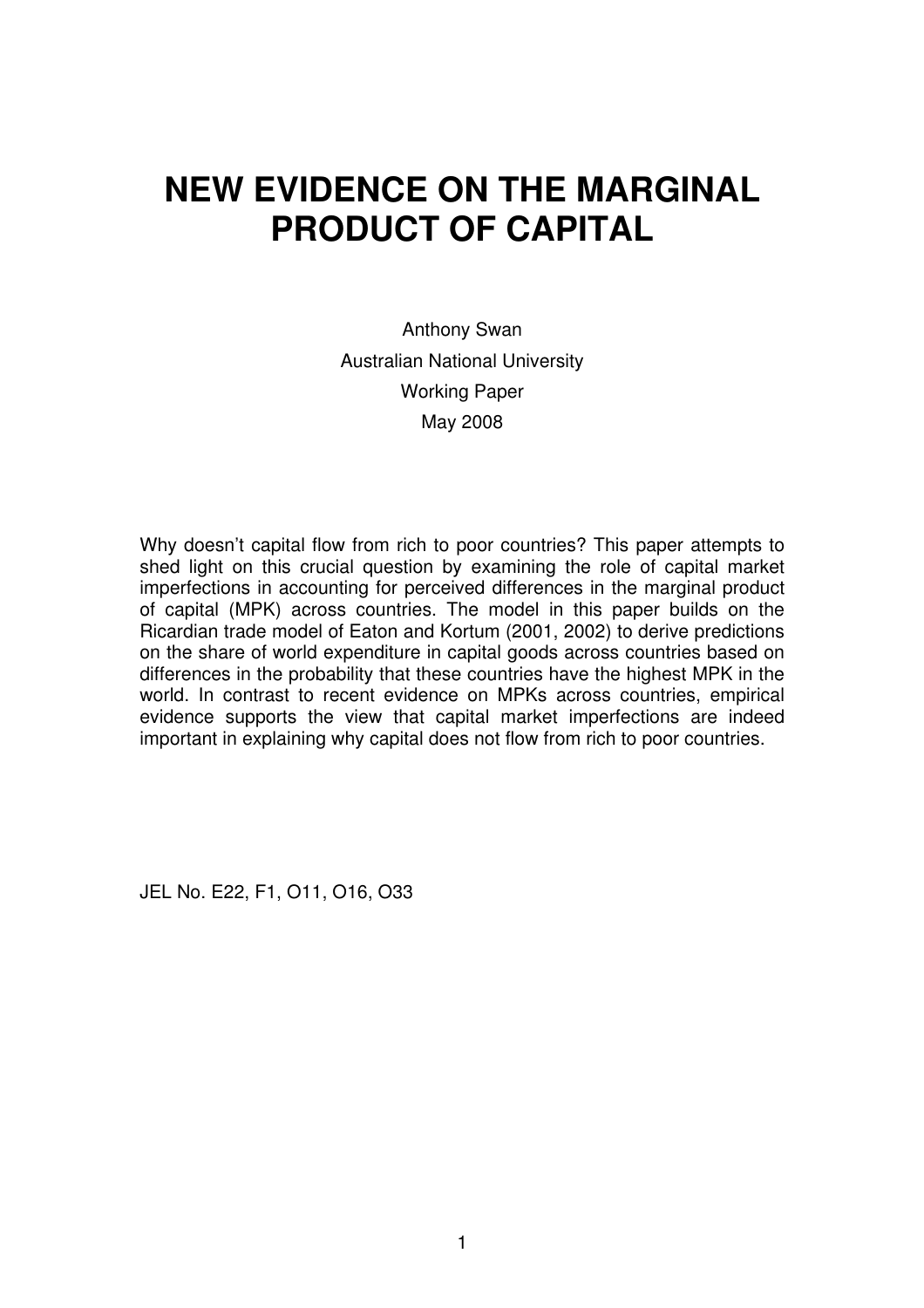### **1 Introduction**

In his celebrated paper, Lucas (1990) poses the question "why doesn't capital flow from rich to poor countries". The simplest neoclassical model of trade and growth predicts that poor countries with low levels of capital relative to labour would offer high returns on investment and therefore attract capital flows from rich, capital abundant countries. However, as Lucas points out, poor countries are often lacking in factors of production that are complementary to capital, such as human capital, implying that the marginal product of capital in these countries is not likely to be as large as what simple differences in capitallabour ratios would suggest. While Lucas (1990) considers capital market imperfections as a candidate explanation for why capital does not flow to poor countries, he is sceptical that it is an important development issue relative to the need to foster accumulation of human capital.

In a recent paper, Caselli and Feyrer (2007) calculate the marginal product of reproducible capital (capital goods and structures) and find that they are roughly equalized across countries, both rich and poor. The authors draw a much stronger conclusion than Lucas (1990) as they find no evidence that capital market imperfections play a significant role in preventing capital flow from rich to poor countries.

We provide new evidence on this issue by calculating the marginal product of tradable capital goods (equipment and machinery) across countries. The focus on tradable capital goods enables the marginal product of capital (MPK) to be based on trade based estimates of capital good prices, rather than the commonly used survey based estimates of capital good prices constructed by the World Bank's International Comparison Program (ICP).

An interesting feature of the ICP estimates for capital goods is that they do not show any clear relationship with development, even though the vast majority of capital goods are sourced from a handful of developed countries. Indeed, according to the ICP, a country like Bangladesh is able to source capital goods at a price less than 50% of the price of capital goods in the USA. The combination of higher productivity in developed countries together with transport costs should give rise to a clear negative relationship between capital good prices and development.

A difficulty faced by the ICP in their surveys of capital good prices is the need to control for differences in quality. Unlike consumption goods, differences in capital good prices across countries will, in large part, reflect differences in their functionality and, hence, the quality of capital goods. To this extent the ICP's low capital good price estimate for Bangladesh might reflect a low average quality of capital goods in Bangladesh relative to developed countries.

Our trade based estimates of quality adjusted capital good prices show a clear negative relationship to levels of development. We find, taking this relationship into account, that developing countries tend to exhibit a higher marginal product of tradable capital goods compared to developed countries if the effect of capital market imperfections are ignored.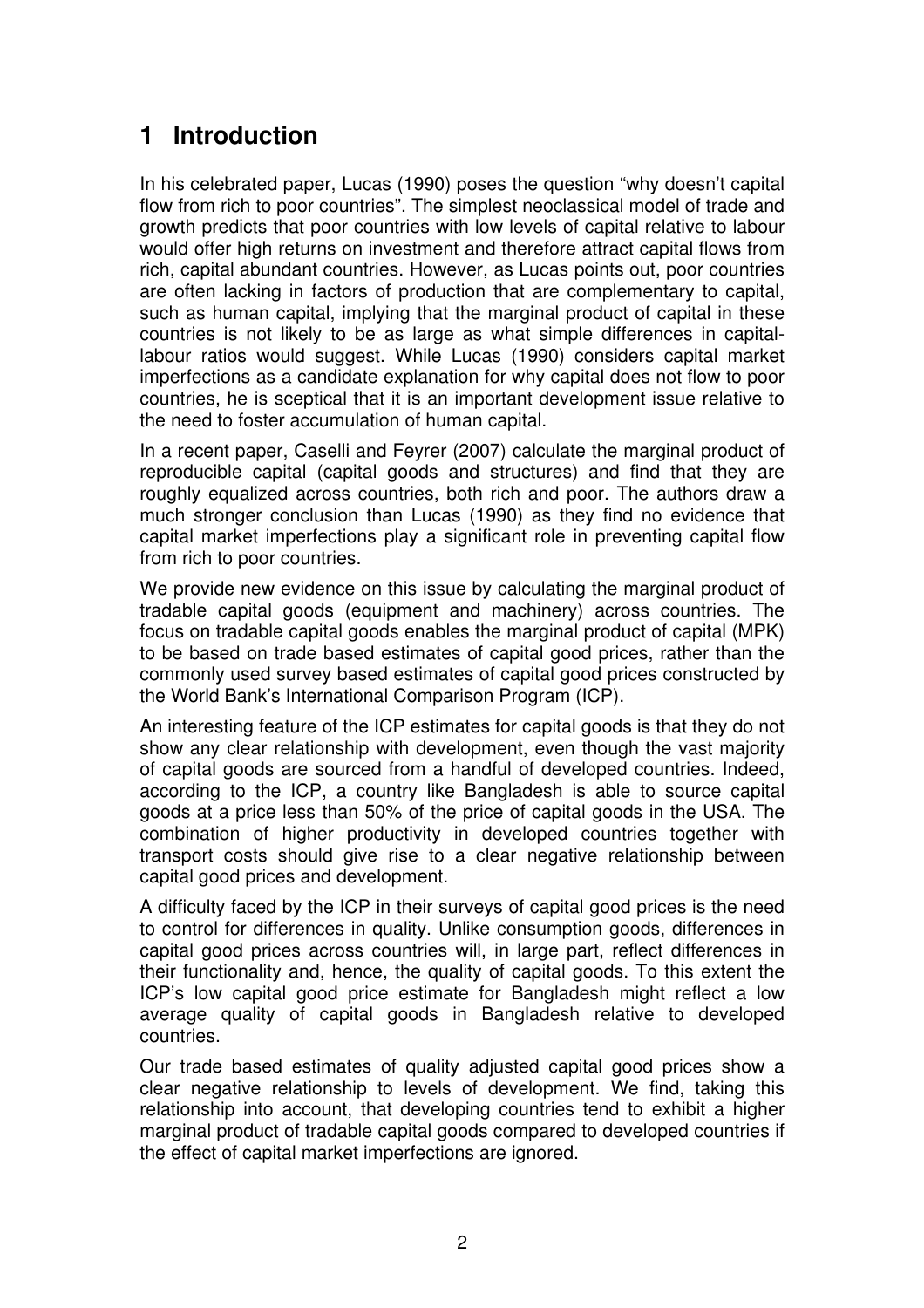In order to make sense of this finding we investigate the role of capital market imperfections as a barrier to capital flows equating the MPK across countries. Banerjee and Duflo (2005) argue that credit markets are likely to function poorly in developing countries due to poor information systems, difficulty in enforcing contracts, a greater incentive of borrowers to cheat lenders, and political pressure to protect borrowers from lenders in these countries. Given these problems, the extent to which credit will be available will depend on the size of borrowers' collateral, the ability of lenders to monitor borrowers' activities, and many other borrower characteristics. In countries where capital markets are inefficient many high return investments may then be foregone leading to those countries exhibiting a higher perceived MPK. Differences in the perceived MPK might then be a result of differences in the imperfections of capital markets across countries.

To investigate this hypothesis we build on the Ricardian trade model of Eaton and Kortum (2002) to incorporate the potential for capital market imperfections to drive a wedge between MPKs across countries. This model relates cross country shares of world expenditure on capital goods to the probability that these countries have the highest MPK in the world. We then use this relationship to estimate the elasticity of the marginal product of capital goods with respect to our measure of capital market imperfections. As suggested by Levine, Loayza and Beck (2000), we use the exogenous component of the degree of financial intermediary imperfections across countries (in turn, measured by the inverse of the ratio of private credit to GDP) as a measure of the inefficiency of domestic capital markets. Financial intermediaries facilitate the flow of capital to where returns are the highest by lowering the costs of researching potential investments, exerting corporate control, managing risk, mobilizing savings and conducting exchanges.

Our results support the finding that capital market imperfections driven by low levels of financial intermediary sector development act as a significant barrier to flows of capital from rich to poor countries. One implication of this result is that development of domestic capital markets in poor countries will tend to increase investment and the stock of capital goods in these countries. To this extent these findings support the literature that links financial development to higher levels of income per capita. However, some degree of caution is needed in this regard as the data intensive nature of the approach in this paper heavily constrains sample size, especially in terms of the number of developing countries. Furthermore, whether or not the gains from reducing capital market imperfections outweigh the benefits from any forgone accumulation of human capital is a question that remains unanswered.

The rest of the paper proceeds as follows. The methodology and findings in Caselli and Feyrer (2007) and other papers that focus on the marginal product of capital are described in section 2. Section 3 presents the theory that underpins the econometric analysis. Section 4 describes the data and econometric results are presented in section 5. Section 6 concludes.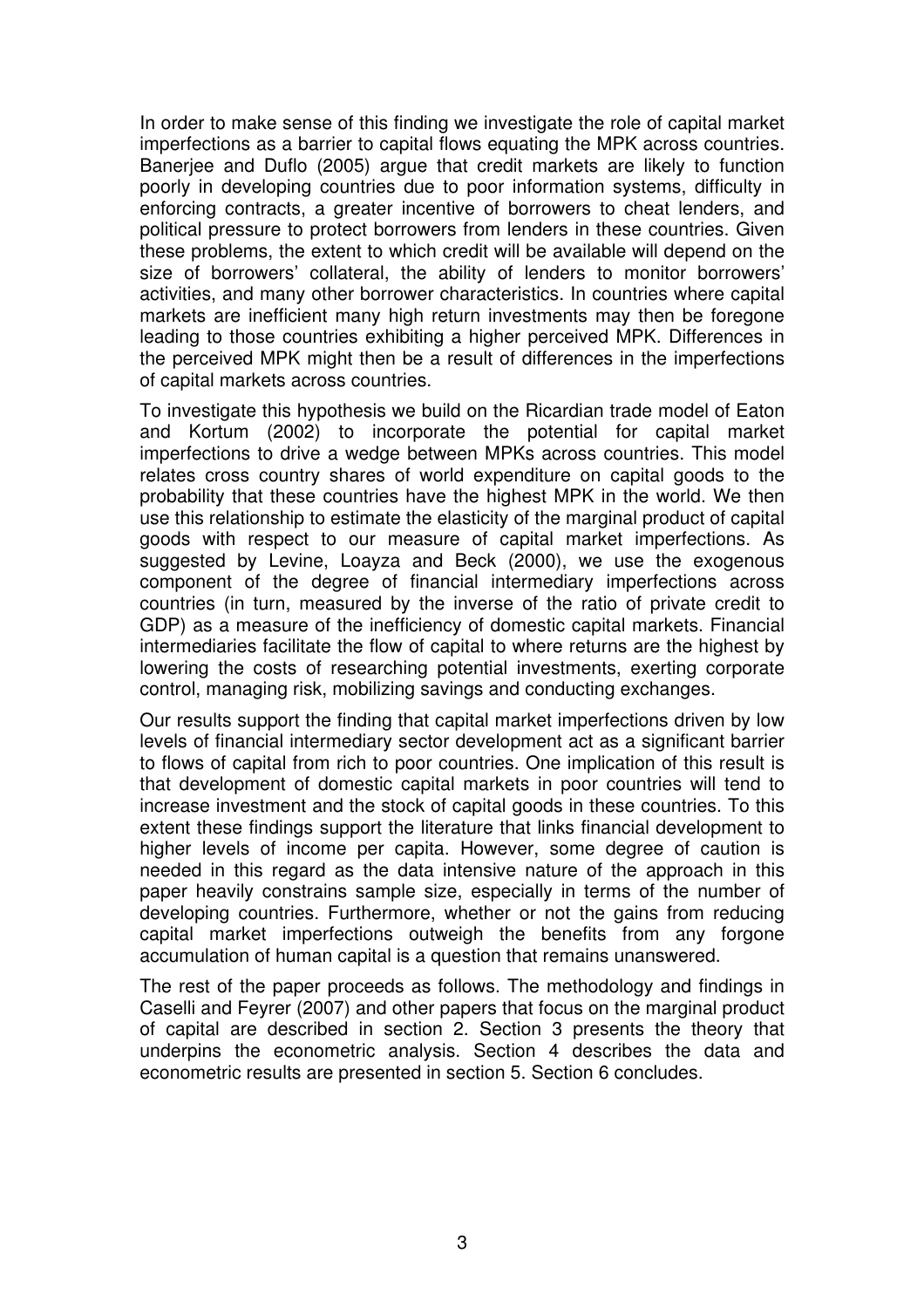#### **2 Previous evidence on MPK**

Banerjee and Duflo (2005) provide a comprehensive review of much of the literature that attempts to examine differences in the MPK across countries. There are many different approaches in this regard. An indirect approach involves examining differences in interest rates across countries people are willing to pay, although financial distortions and the extent of default of loans in many developing make this measure problematic. Direct approaches to estimating the MPK tend to be at the firm level using an assumed production function and estimates of the size of factors complementary to capital. A clear finding of this literature is that estimates of very high rates of return on capital can be found in particular industries in some countries but it is highly unlikely that this finding is broadly representative within those countries.

In contrast, Caselli and Feyrer (2007) use a novel approach to estimate the aggregate MPK across countries. Their methodology is based on the standard one-sector neoclassical model with constant returns in production and perfectly competitive capital markets. While they consider a number of measures of the MPK, their preferred measure is,

$$
(1) \qquad M P K_n^{CF} = \frac{\alpha_n P_n^Y Y_n}{P_n^K K_n},
$$

where  $\alpha_n$  is country n's reproducible-capital share in income and  $P_n^Y$  /  $P_n^K$  is a measure of the average price of final goods relative to the price of reproducible capital in country *n* . The logic behind equation (1) is as follows. With perfect competition in the capital market, MPK is equal to the return on capital. Since the return on capital multiplied by the value of the capital stock is capital income then MPK can simply be recovered from data on the value of total income and the capital share in income.

Caselli and Feyrer (2007) use estimates of the parameters in equation (1) to calculate  $MPK_n^{CF}$  across countries. The objective of their research is to see whether or not less developed countries tend to exhibit higher levels of  $MPK_n^{CF}$  relative to rich countries.

Caselli and Feyrer (2007) use data from the Penn World Tables (6.1) and estimates of the non-reproducible-capital share in income (based on estimates from Bernake and Gurkaynak, 2001) to estimate (1) across countries. The authors broadly conclude that there is little difference in  $MPK_n^{CF}$  across rich and poor countries (in 1996) and, if anything, estimates of  $MPK_n^{CF}$  are slightly higher in rich countries. The implication that they draw from this finding is that increased aid flows to developing countries will not significantly increase capital stocks and incomes in these countries.

The finding the MPK is roughly equalized across countries is driven by the tendency of poor countries to have a low price of output relative to capital (see Figure 1) and a low reproducible-capital share in income which tends to offset the high ratio of output to the capital stock in these countries. However a potential problem in Caselli and Feyrer (2007) is the reliance on the ICP's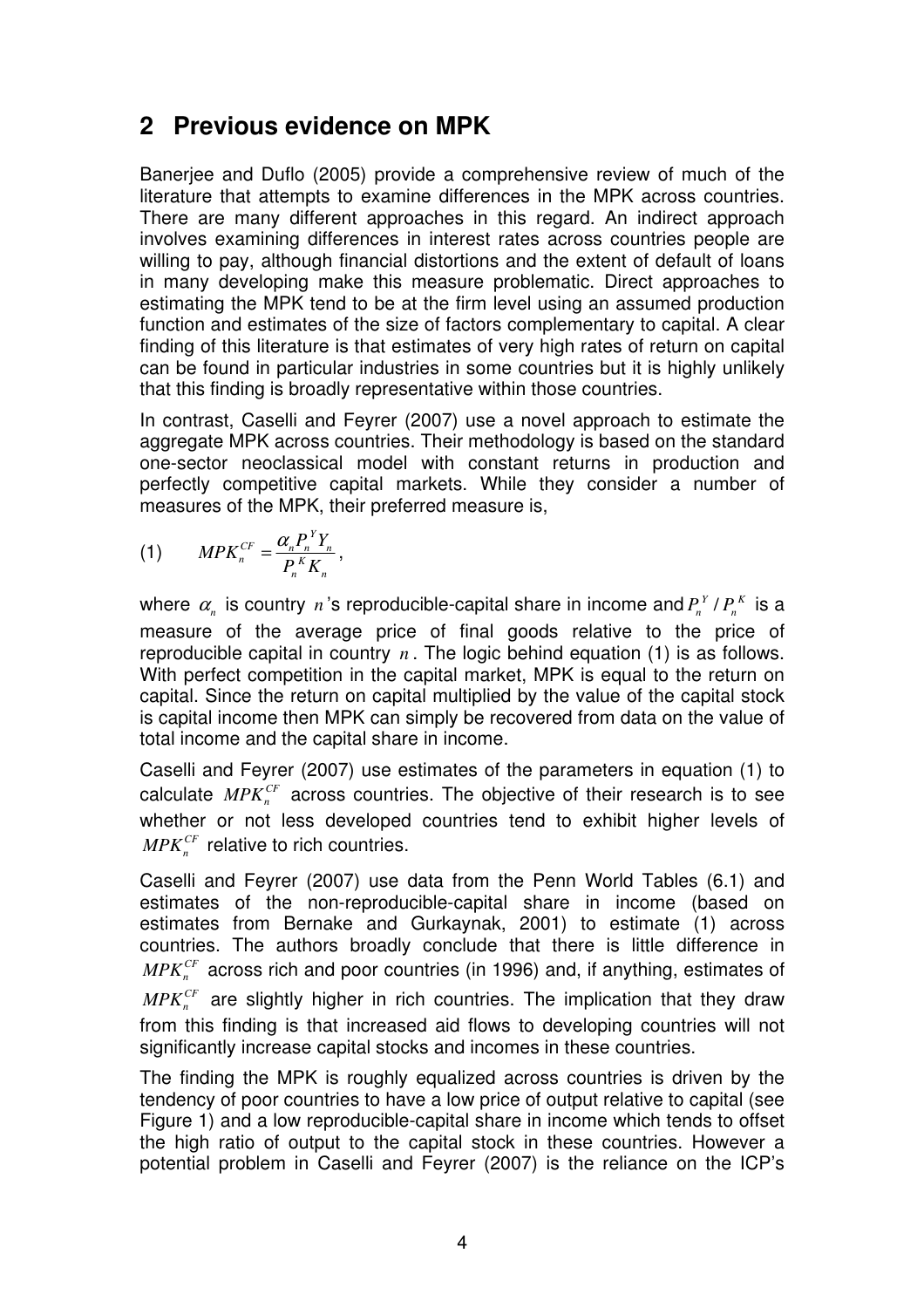survey data on capital prices which are used to construct cross country data on the international value of reproducible capital stocks.



**Figure 1: ICP Consumer prices for 1996 (USA = 1)** 

The ICP's producer durable price series (relevant for tradable capital goods) is shown in Figure 2. While there is no clear correlation between relative PPP GDP per person and the price of tradable capital goods, many developing countries have an estimated price substantially lower than developed countries. To some degree this may reflect a lower cost of retail and distribution in developing countries but this is unlikely to offset the international cost of shipping since most capital goods are produced in developed countries. Furthermore, to the extent that poor countries do produce capital goods domestically the low level of technology and productivity of this production is again unlikely to offset the cost of international shipping of capital goods from rich countries. Hence, on a quality adjusted basis, the validity of the ICP data on producer durable prices is questionable.

In the following section we use the methodology proposed by Eaton and Kortum (2001, 2002) to derive trade based estimates of the quality adjusted price of tradable capital goods. We then use these trade based estimates to provide new evidence on the MPK across countries.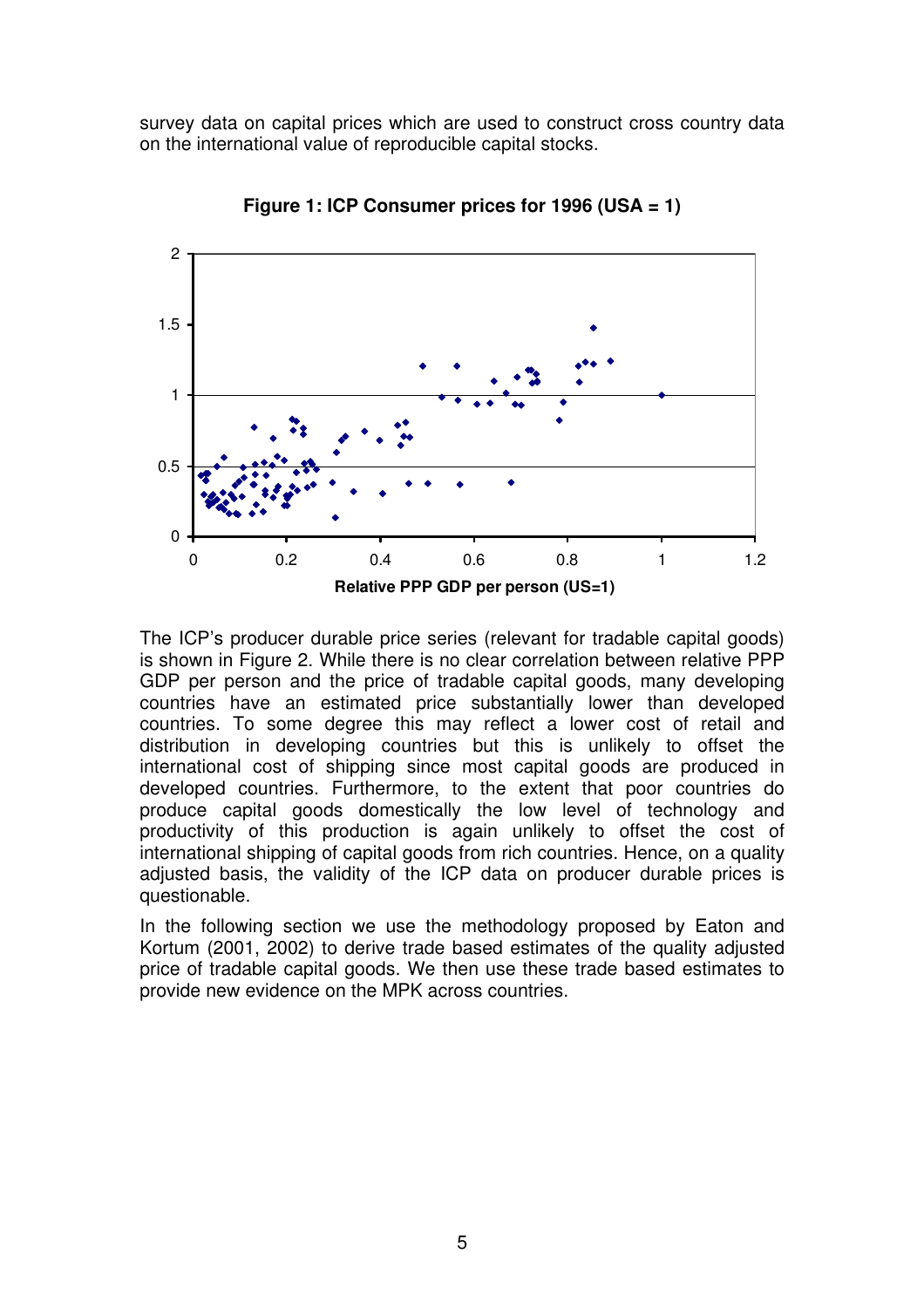

**Figure 2: ICP Producer Durable Prices for 1996 (USA = 1)** 

### **3 Theory**

In this section we extend the Ricardian trade model of Eaton and Kortum (2001, 2002) to derive the likelihood that a country has the highest marginal product of capital goods and show that this is equal to the share of world expenditure on capital goods. Since we are interested in the potential for capital market imperfections to impact on the MPK across countries the approach in this section is to allow for a country's MPK to vary with the imperfections of its capital market. The importance of the imperfections of capital markets to investment in capital good decisions can then be estimated using the model's prediction that a country's share of world investment expenditure on capital goods is equal to the probability that it has the highest MPK in the world.

In order to highlight the implications of this approach, the model's prediction of capital good prices can be used to construct estimates of the MPK in the same way as Caselli and Feyrer (2007) – that is, by not accounting for the potential impact of capital market imperfections on the MPK. Since the Caselli and Feyrer (2007) approach does not explicitly account for capital market imperfections, these MPK estimates will vary across countries to the extent that the imperfections of capital markets is important to investment decisions.

The starting point for the model in this paper is Eaton and Kortum (2001) who relate a country's share of expenditure on capital goods from a particular source country to the probability that that source country supplies the lowest quality adjusted price of capital goods.

Each country *n* is able to source a continuum of capital good types indexed by  $i \in [0,1]$  from country  $i \in \{1,..., N\}$ , including itself. Source country *i* faces a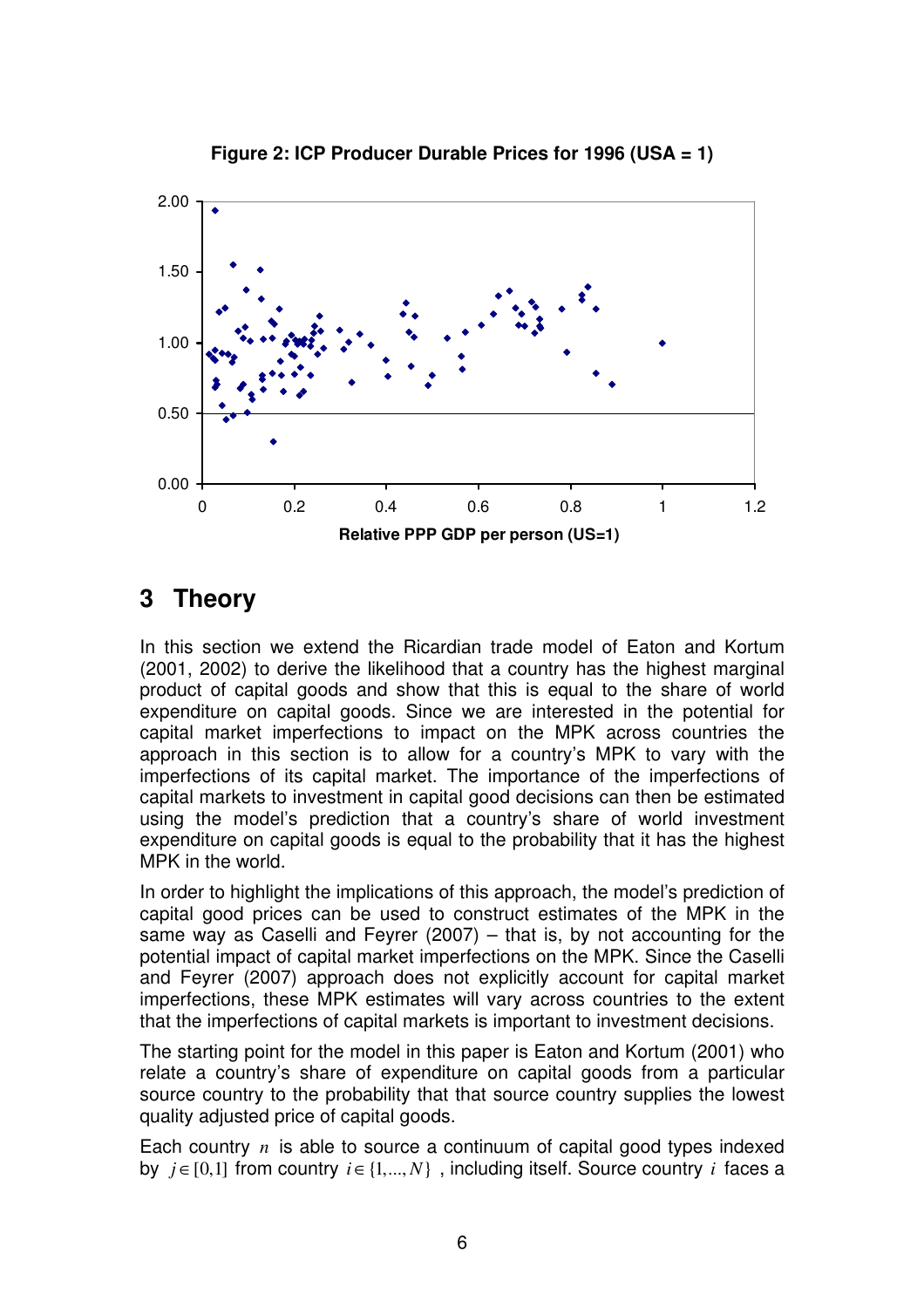production cost per unit of capital good of  $c_i$  and delivering a capital good to country *n* from country *i* incurs an iceberg cost of  $d_m \geq 1$ , where  $d_m = 1$ . Country *i* also embodies a quality level of  $z_i(j)$  in each capital good *j* it produces and this level of quality is assumed not to vary by destination, country *n* .

With perfect competition, firms in country *n* are presented with a menu of quality adjusted prices for each capital good *j* ,

(2) 
$$
P_{ni}^{K}(j) = \frac{c_{i}d_{ni}}{z_{i}(j)}
$$
 for all  $i \in \{1,...N\}$ ,

and differences in  $P_{ni}^{K}(j)$  will therefore drive differences in the marginal product of capital good *j* in country *n* .

In contrast to Caselli and Feyrer (2007), I model country *n* 's marginal product of capital good *j* sourced from country *i* as

(3) 
$$
MPK_{ni}(j) = \frac{\alpha_n P_n^Y Y_n}{P_{ni}^K(j)K_n \gamma_n^{\omega}},
$$

where  $\gamma_n \geq 1$   $\omega \geq 0$ . Equation (3), explicitly allows for the possibility of destination country specific capital market imperfections,  $\gamma_{_n}$ , to potentially act to prevent the marginal product of capital (gross of the impact of capital market imperfections) from equalising across countries. The parameter  $\omega$ , assumed to be common to all countries, is the elasticity of MPK with respect to the measure of capital market imperfections. As described below, the value of  $\omega$  is central to the analysis in this paper as  $\omega = 0$  implies that capital market imperfections does not affect the marginal product of capital across countries. Alternatively, a strictly negative value of  $\omega$  implies that capital market imperfections tend to drive up the gross measure of the marginal product of capital across countries in countries where capital market imperfections is poor.

Equation (3) also differs from equation (1) by accounting for country *n* 's quality adjusted price of capital good *j* sourced from country *i*,  $P_{ni}^{K}(j)$ , rather than assuming a price of capital common to purchases of all capital goods in country *n* irrespective of country of origin.

In practice, firms in country *n* will only source capital good *j* from the country that offers the lowest quality adjusted price (or the highest marginal product of capital), therefore:

(4) 
$$
P_n^K(j) = \min_i \{ P_{ni}^K(j) \}.
$$

As calculation of equation (4) is generally intractable, I follow Eaton and Kortum (2001) methodology and use a probabilistic approach to modelling differences in the quality embodied in capital goods. In particular, I assume a probabilistic representation of technology where the quality embodied by country *i* in capital good  $j$ ,  $z_i(j)$ , is the realisation of a random variable  $z_i$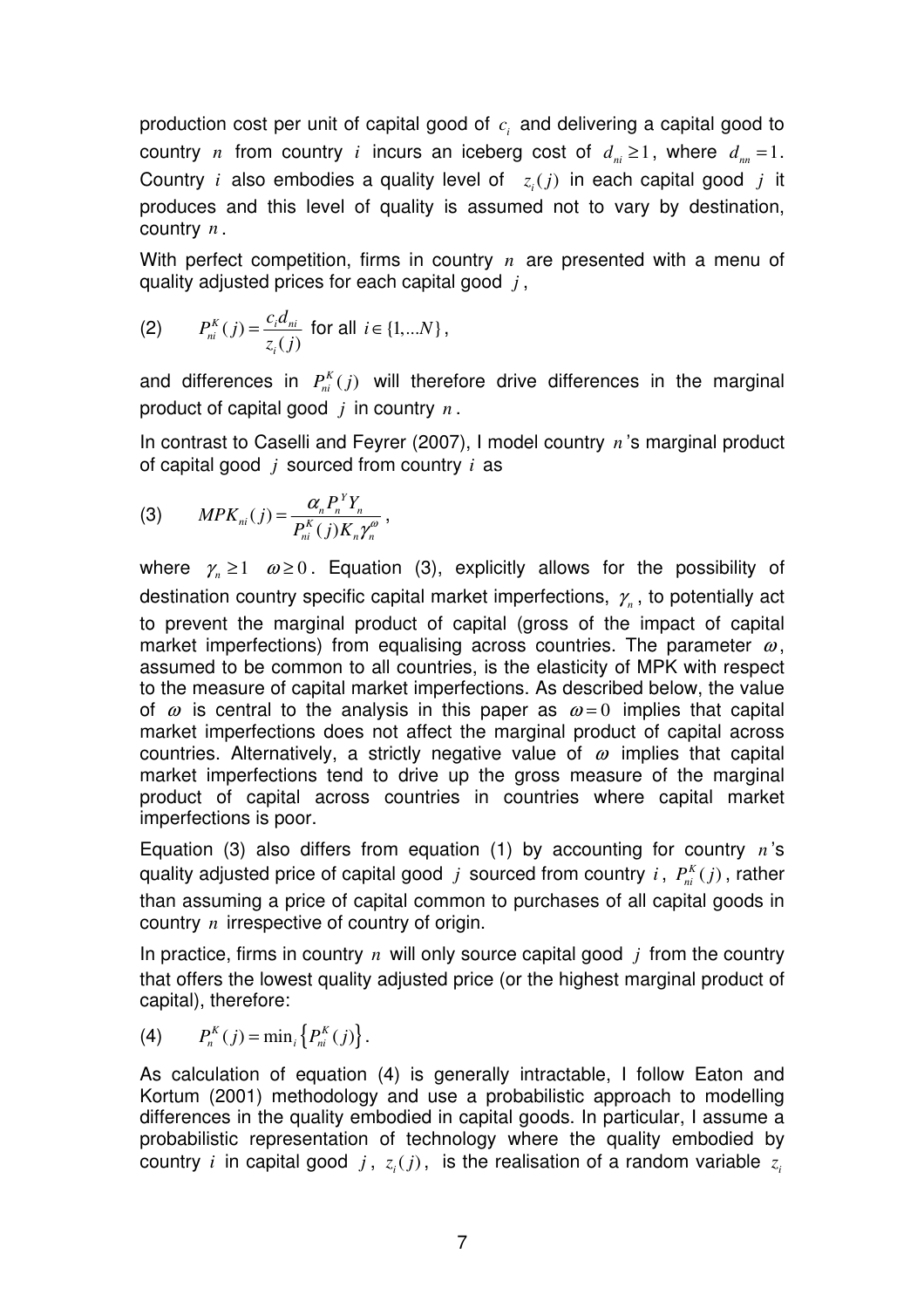(drawn independently for each  $i$ ) from the country specific probability distribution  $F_i(z) = Pr[z_i \leq z]$ . By the law of large numbers,  $F_i(z)$  is also the fraction of goods for which country *i* 's or quality is below *z* .

Following Eaton and Kortum (2001), the quality distribution is Frechet (or type II extreme-value distribution):

(5) 
$$
F_i(z) = \Pr(z_i \leq z) = \exp\left(\frac{-T_{it}}{z^{\theta}}\right),
$$

where  $T_i \geq 0$  is a location parameter that governs the average quality of all capital goods in country *i* at time *t* and  $\theta \ge 1$  is a shape parameter that affects the variability of quality of each capital type.<sup>1</sup> The reason for taking this approach is that we only need to know parameter values for  $T_i$  and  $\theta$  in order to keep track of intrinsic quality differences of capital good types produced in different countries. In Eaton and Kortum (2001, 2002) the preferred value for the shape parameter is  $\theta$  = 8.3 which implies that realisations of  $z_i$  tend not to vary much for large differences in *T<sup>i</sup>* .

The reason we use the Frechet distribution is that the quality of a new good developed as part of the process of innovation can be thought of a random draw. However, only the good with the highest realised quality value will ever be used. Hence the extreme-value distribution, which represents the maximum of a set of draws, is appropriate here. $2$ 

Given the quality of capital goods produced in country *i* can be represented by the distribution in equation (5), equations (2) and (3) imply that prices and each capital good's marginal product will also be random variables. To determine the distribution of *MPKni* note that

(6) 
$$
MPK_{ni}(j) = \frac{\alpha_n P_n^Y Y_n}{K_n \gamma_n^{\omega}} \frac{z_i}{c_i d_{ni}},
$$

 $\overline{a}$ 

from equations (2) and (3). Let  $MPK_{ni}(j)$  be drawn from the distribution

(7) 
$$
G_{ni}(MPK) = \Pr[MPK_{ni} \le MPK] = \Pr\left[\frac{\alpha_n P_n^Y Y_n}{K_n \gamma_n^{\omega}} \frac{z_i}{c_i d_{ni}} \le MPK\right]
$$

$$
= \Pr\left[z_i \le \frac{c_i d_{ni} K_n \gamma_n^{\omega}}{\alpha_n P_n^Y Y_n} MPK\right].
$$

<sup>1</sup> The geometric mean is 1  $e^{\frac{\gamma}{\theta}}T_i^{\frac{1}{\theta}}$  and the standard deviation of the log is 6 π θ where  $\gamma = 0.577...$  is Euler's constant.

<sup>&</sup>lt;sup>2</sup> The generalised extreme-value distribution converges to one of three distributions; of this three only for the Frechet does the distribution of prices inherit an extreme-value distribution and was therefore most appropriate.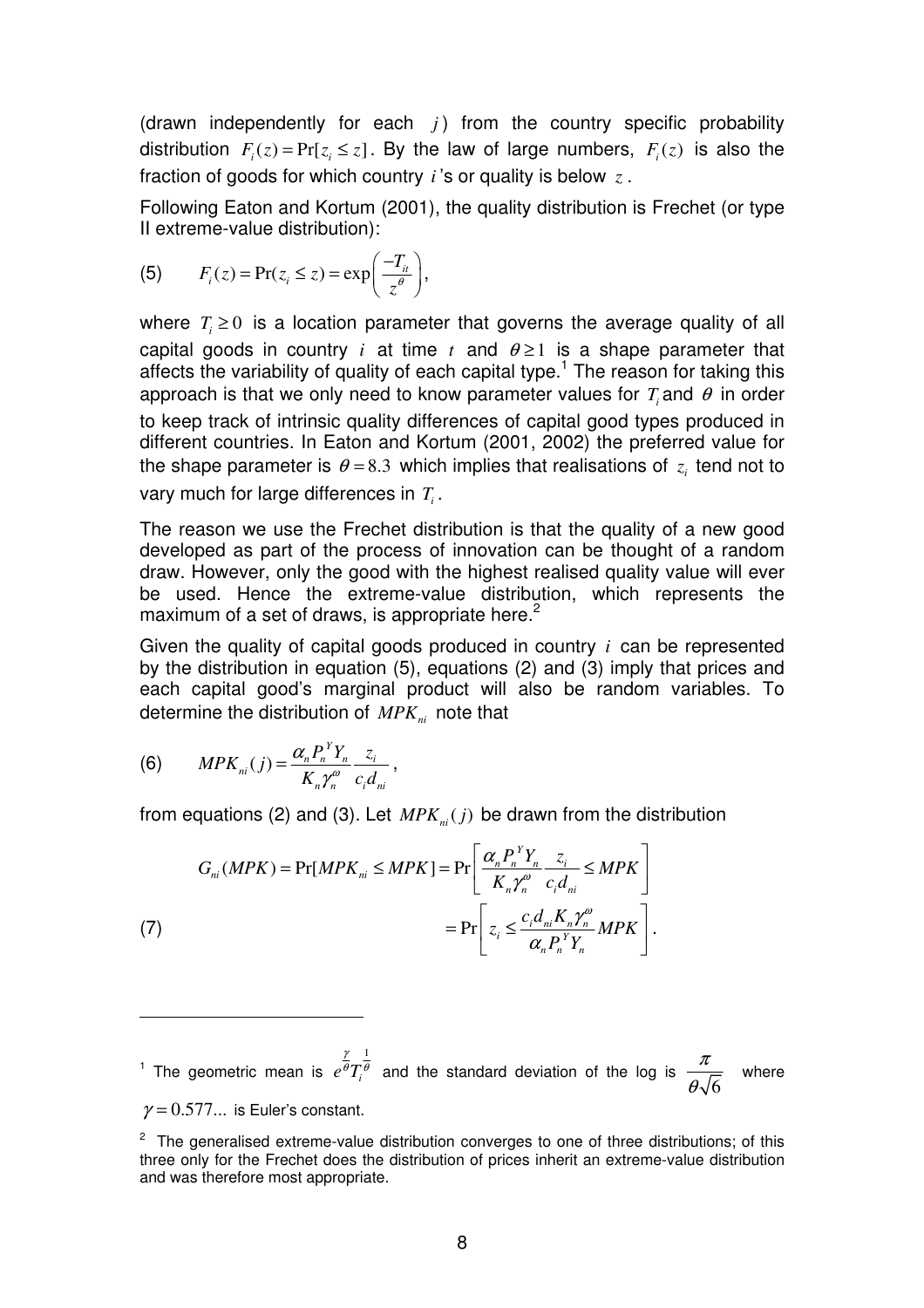Substituting from equation (5) gives

$$
(8) \tG_{ni}(MPK) = F_i \left( \frac{c_i d_{ni} K_n \gamma_n^{\omega}}{\alpha_n P_n^{\gamma} Y_n} M P K \right) = \exp \left\{-T_i \left( \frac{c_i d_{ni} K_n \gamma_n^{\omega}}{\alpha_n P_n^{\gamma} Y_n} \right)^{-\theta} M P K^{-\theta} \right\},
$$

Equation (8) shows how the probability that country *n* 's marginal product of capital sourced from country *i* is no greater than some critical value depends on the level of technology and cost of production in country *i* , the cost of trade from *i* to *n* , as well as specific country *n* characteristics.

The probability that country *n* 's marginal product of capital sourced from any country in the world is no greater than some critical value is then the product of  $G_{ni}(MPK)$  across all source countries *i* 

$$
(9) \tG_n(MPK) = \prod_i^N G_{ni}(MPK) = \exp\left\{-\sum_i^N T_i \left(\frac{c_i d_{ni} K_n \gamma_n^{\omega}}{\alpha_n P_n^{\gamma} Y_n}\right)^{-\theta} MPK^{-\theta}\right\}.
$$

The probability that any country's marginal product of capital sourced from any country in the world is no greater than some critical value is the product of  $G_n(MPK)$  across all destination countries  $n$ 

(10)  
\n
$$
G(MPK) = \prod_{n}^{N} \prod_{i}^{N} G_{ni}(MPK) = \exp\left\{-\sum_{n}^{N} \sum_{i}^{N} T_{i} \left(\frac{c_{i} d_{ni} K_{n} \gamma_{n}^{\omega}}{\alpha_{n} P_{n}^{Y} Y_{n}}\right)^{-\theta} MPK^{-\theta}\right\},\newline = \exp\left\{-\sum_{n}^{N} \Phi_{n} MPK^{-\theta}\right\}
$$

where  $T_n = \sum_{n}^{N} T_i \left( \frac{c_i d_{ni} K_n \gamma_n^{\theta}}{\alpha R_i^Y V_n} \right)$  $i \left( u_n I_n I_n \right)$  $T_i\left(\frac{c_i d_{ni} K}{R_i}\right)$  $P_n^{\ Y}Y$  $\gamma_{n}^{\omega}$   $\big)^{-\theta}$ α  $\Phi_n = \sum_i^N T_i \left( \frac{c_i d_{ni} K_n \gamma_n^{\omega}}{\alpha_n P_n^{\gamma} Y_n} \right)^{-\theta} .$ 

The probability that country *n* 's marginal product of capital sourced from country *i* is no less than some critical value of *MPK* is therefore

(11) 
$$
1 - G(MPK) = 1 - \prod_{n=1}^{N} \prod_{i=1}^{N} G_{ni}(MPK) = 1 - \exp\left\{-\sum_{n=1}^{N} \Phi_n MPK^{-\theta}\right\}.
$$

Now that the marginal product of capital distribution has been defined, a crucial feature of this distribution is that the probability that country *n* 's marginal product of capital sourced from country *i* is the highest in country *n* is

(12) 
$$
\pi_{ni} = T_i \left( \frac{c_i d_{ni} K_n \gamma_n^{\omega}}{\alpha_n P_n^{\gamma} Y_n} \right)^{-\theta} / \Phi_n ,
$$

that is, *i* 's contribution to the MPK parameter Φ*<sup>n</sup>* . Hence country *n* will source the fraction  $\pi_{ni}$  of its total investment in capital goods from country *i*. Furthermore, the probability that country *n* 's marginal product of capital is the highest in the world is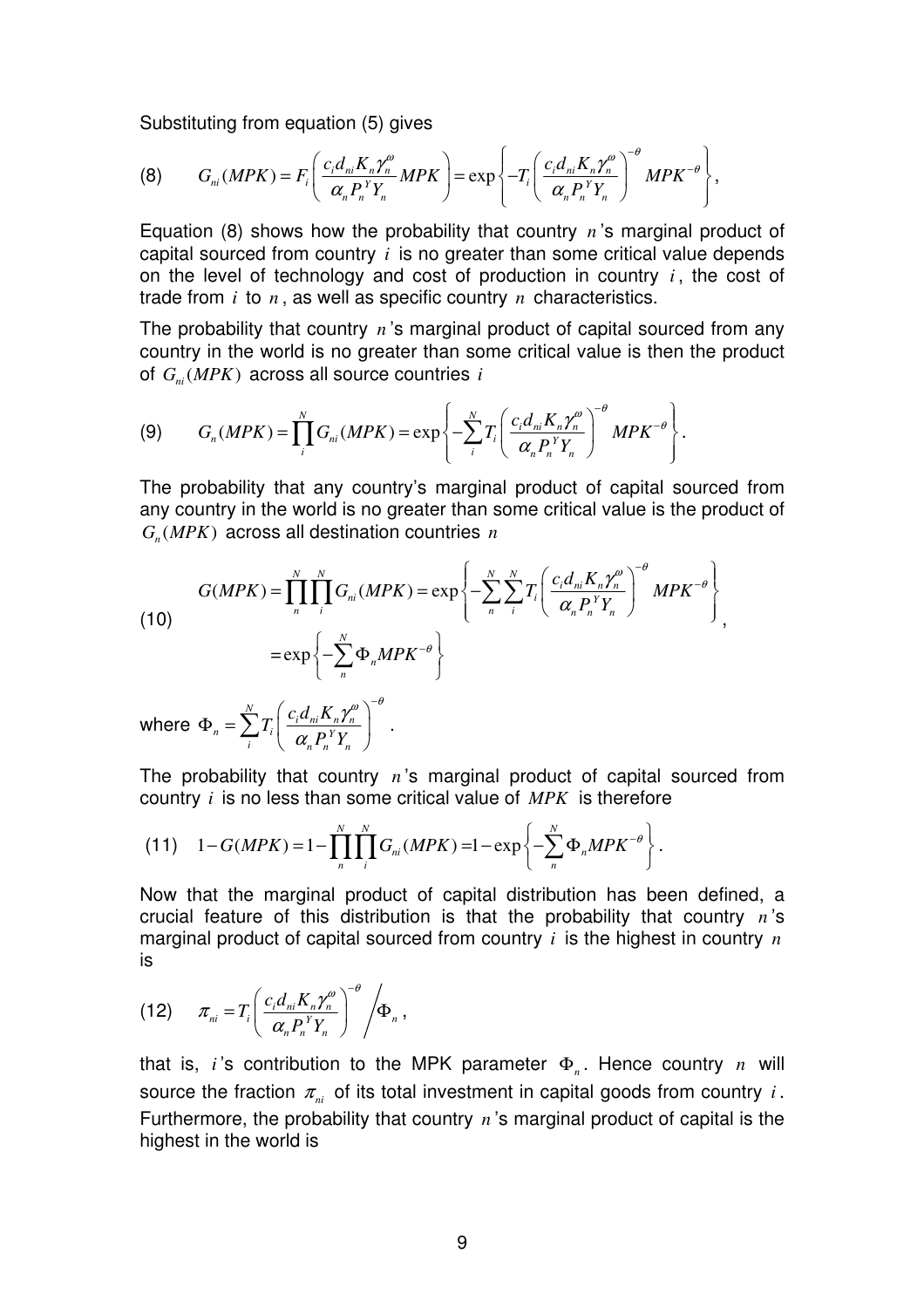(13) 
$$
\pi_n = \sum_{i}^{N} \pi_{ni} / \sum_{n}^{N} \Phi_n
$$

$$
= \sum_{i}^{N} T_i \left( \frac{c_i d_{ni} K_n \gamma_n^{\omega}}{\alpha_n P_n^{\gamma} Y_n} \right)^{-\theta} / \sum_{n}^{N} \Phi_n.
$$

$$
= \Phi_n / \sum_{n}^{N} \Phi_n
$$

Hence the share of world investment in capital goods flowing to country *n* is equal to  $\pi_{\sf n}$  .

The next step is to link the probability that country *n* has the highest marginal product of capital in the world to country *n* 's fraction of world expenditure on capital goods. To do so note that the marginal product of capital actually bought in destination country *n* will not vary across source countries *i* . A source country that is able to supply at a lower price (as a result of having a higher level of technology, lower unit costs, or lower trade barriers) will supply a wider range of capital goods to the destination country up until the distribution of the MPK from that source country is equal to the overall distribution of the MPK in that destination country. Since the distribution of the MPK in country *n* does not vary by source countries *i* the share of *n* 's expenditure on capital goods devoted to a particular source country *i* will simply be equal to the probability that country *i* has the highest MPK in country *n* , that is

$$
(14) \qquad \frac{X_{ni}}{\sum\limits_{n}^{N} X_{n}} = T_{i} \left( \frac{c_{i} d_{ni} K_{n} \gamma_{n}^{\omega}}{\alpha_{n} P_{n}^{\gamma} Y_{n}} \right)^{-\theta} / \sum\limits_{n}^{N} \Phi_{n}
$$

At the world level a similar argument holds. A country that is expected to have a higher MPK than other countries will attract a higher share of world investment in capital goods, therefore driving down the expected MPK in that country, up until the overall distribution of MPK in that country was exactly equal to the overall distribution of the MPK across all countries. Since the world distribution of the MPK does not vary by destination countries the share of world expenditure on capital goods devoted to a particular destination country *n* will simply be equal to the probability that country *n* has the highest MPK in the world, that is

(15) 
$$
\frac{X_n}{\sum_{n=1}^{N} X_n} = \frac{\sum_{i=1}^{N} X_{ni}}{\sum_{n=1}^{N} X_n} = \frac{\Phi_n}{\sum_{n=1}^{N} \Phi_n}.
$$

In order to see why equation (15) holds, imagine a world consisting of ten countries, each of which has an equal probability of having the highest marginal product of capital. As it is optimal to devote capital expenditure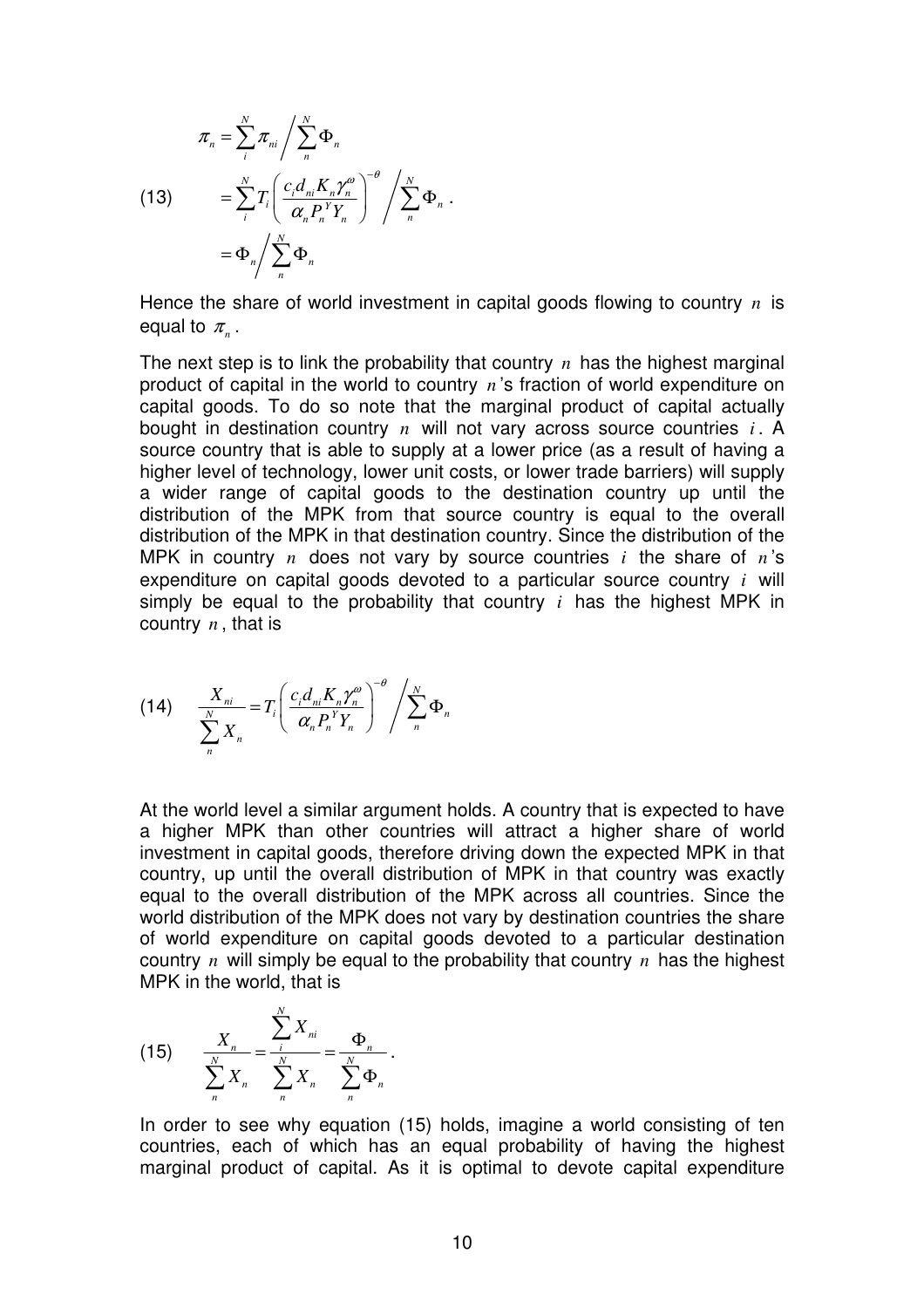where returns are expected to be the highest, the optimal distribution of world capital expenditure in this example would be for each country to receive a one tenth share.

Equation (15) forms the basis of the equation I use to test the importance of capital market imperfections in driving differences in the marginal product of tradable capital across countries.

To proceed note that Eaton and Kortum (2001) show that country *n* 's exact price index for capital goods, assuming equation (2) and (5), is equal to

(16) 
$$
P_n^K = \left(\sum_{i}^{N} T_i (c_i d_{ni})^{-\theta}\right)^{-\frac{1}{\theta}},
$$

which shows that a country will face a lower capital good price if it faces low barriers to trade with countries that have a high the level of technology (*T<sup>i</sup>* ) and low unit cost of production  $(c_i)$ .

Normalising equation (15) by the USA's share of world expenditure on capital goods and using equation (16) gives

$$
\frac{X_n}{X_{USA}} = \frac{\Phi_n}{\Phi_{USA}}
$$
\n(17)\n
$$
= \frac{\sum_{i}^{N} T_i \left( \frac{c_i d_{ni} K_n \gamma_n^{\omega}}{\alpha_n P_n^{\gamma} Y_n} \right)^{-\theta}}{\sum_{i}^{N} T_i \left( \frac{c_{USA} d_{USA} K_{USA} \gamma_{USA}}{\alpha_{USA} P_{USA}^{\gamma} Y_{USA}} \right)^{-\theta}}
$$
\n
$$
= \left( \frac{P_n^K K_n \gamma_n^{\omega}}{\alpha_n P_n^{\gamma} Y_n} / \frac{P_{USA}^K K_{USA} \gamma_{USA}^{\omega}}{\alpha_{USA} P_{USA}^{\gamma} Y_{USA}} \right)^{-\theta}
$$

The problem with estimation based on equation (17) is that it is not possible to identify the unknowns on the right-hand-side  $(T_i, c_i, d_m$  and  $\omega$ ,) for all  $n$ ,  $i \in \{1,..., N\}$ ) with cross-country observations of the left-hand-side in a particular year.

The approach I use to attempt to deal with this problem is to use the bilateral pair prediction of the model in equation (14) to estimate  $T_i c_i^{-\theta}$  and  $d_{ni}^{-\theta}$ , and then use these first stage estimates in equation an based on (17) in order to derive a second stage estimate of  $\omega$ .

To do this we normalise equation (14) by country *n* 's home sales which gives

(18) 
$$
\frac{X_{ni}}{X_{nn}} = T_i \left( \frac{c_i d_{ni} K_n \gamma_n^{\omega}}{\alpha_n P_n^Y Y_n} \right)^{-\theta} / T_n \left( \frac{c_n d_{nn} K_n \gamma_n^{\omega}}{\alpha_n P_n^Y Y_n} \right)^{-\theta}
$$

$$
= T_i \left( c_i d_{ni} \right)^{-\theta} / T_n \left( c_n d_{nn} \right)^{-\theta}
$$

which allows for the estimation of  $T_i c_i^{-\theta}$  and  $d_{ni}^{-\theta}$ . We estimate (18) in log form and model iceberg trade costs for all  $i \neq n$  as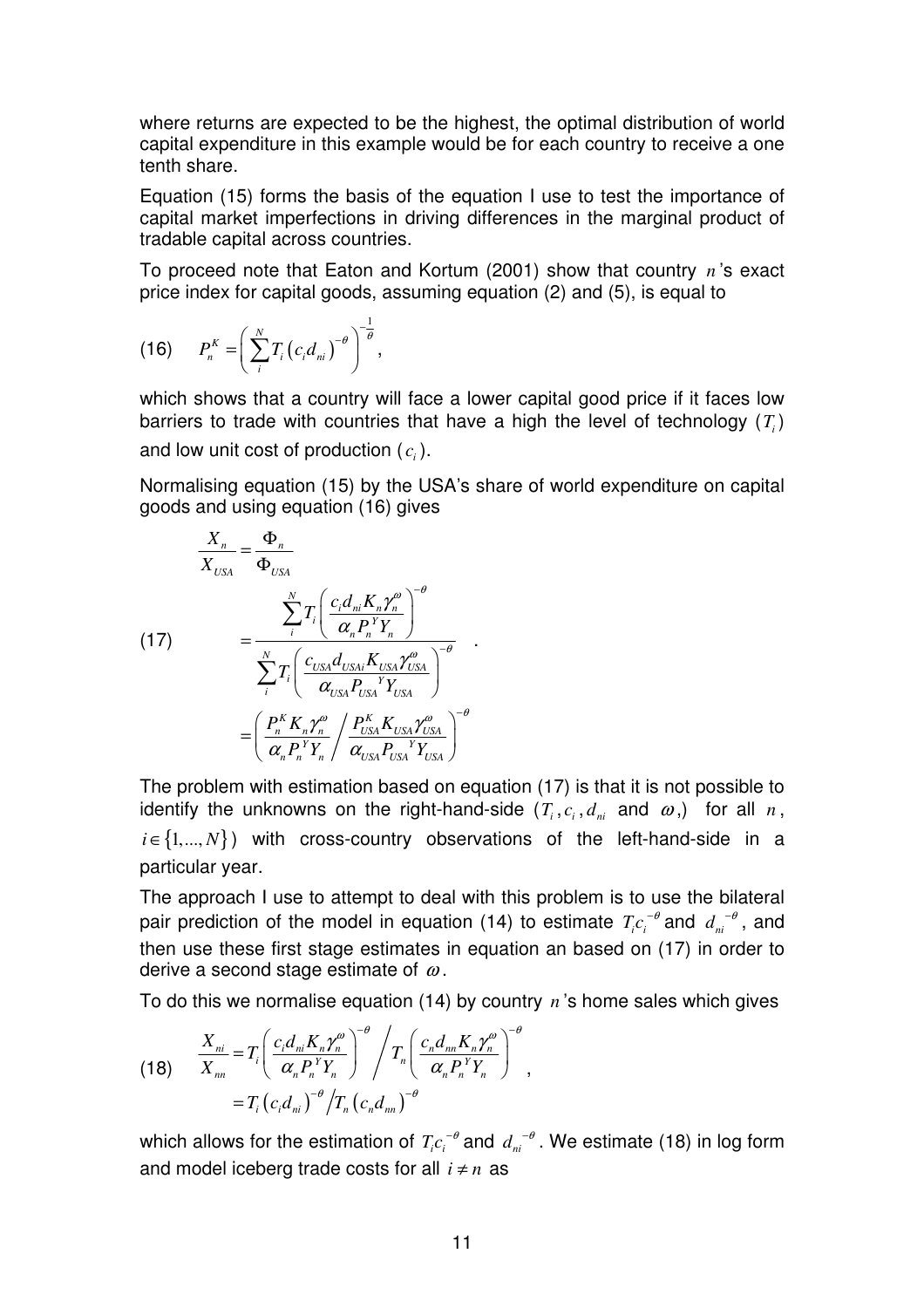(19) 
$$
\ln d_{ni} = \sum_{1}^{6} d_k + m_n + adj_{ni} + lang_{ni} + \delta_{ni},
$$

where the first four terms on the right-hand-side are coefficients on dummy variables (suppressed for notational simplicity). In equation (19), the coefficient  $d_k$  ( $k = 1,...,6$ ) captures the effect of distance between *i* and *n* lying within the *k* th interval, *m<sup>n</sup>* is the coefficient on a dummy variable equal to one for each destination country and zero otherwise,  $adj_{ni}$  and  $lang_{ni}$  is the coefficient that captures the effect of *i* and *n* having shared border and common language, respectively. The error term,  $\delta_{n}$ , captures all other geographic barriers not accounted for and is assumed to be orthogonal to the other regressors. Following EK (2001), the six distance intervals in miles are [0,375), [375,750), [750, 1500), [1500, 3000), [3000, 6000), and [6000, maximum].

Note that the first stage estimates of  $T_i c_i^{-\theta}$  and  $d_{ni}^{-\theta}$ , together with a prior estimate of  $\theta$ , allows for an estimate of the exact price index of capital goods in each destination country to be constructed using equation (16). Estimates of this price index can then be used to construct estimates of the MPK across countries using the Caselli and Feyrer (2007) definition of the MPK in equation (1).

The parameter of interest in equation (17),  $\omega$ , can therefore be estimated using a two-step procedure whereby the estimates of  $P_n^K$  are derived from equation (18) and fed into equation (17) to give

$$
(20) \qquad \frac{X_n}{X_{USA}} = \frac{\left(\frac{\alpha_n P_n^{\ Y}Y}{P_n^{\ K}K_n\gamma_n^{\omega}}\right)^{\theta}}{\left(\frac{\alpha_{USA} P_{USA}^{\ Y}Y_{USA}}{P_{USA}^{\ K}K_{USA}\gamma_{USA}^{\omega}}\right)^{\theta}}.
$$

Equation (20) is then estimated in log form, that is

$$
(21) \t-\frac{1}{\theta}\log\left(\frac{X_n}{X_{USA}}\right)+\log\left(\frac{\alpha_n P_n^{\ Y}Y}{P_n^{\ K}K_n}\right)\frac{\alpha_{USA} P_{USA}^{\ Y}Y_{USA}}{P_{USA}^{\ K}K_{USA}}\right)=\omega\log\left(\frac{\gamma_n}{\gamma_{USA}}\right),
$$

where the only unknown to be estimated is  $\omega$ .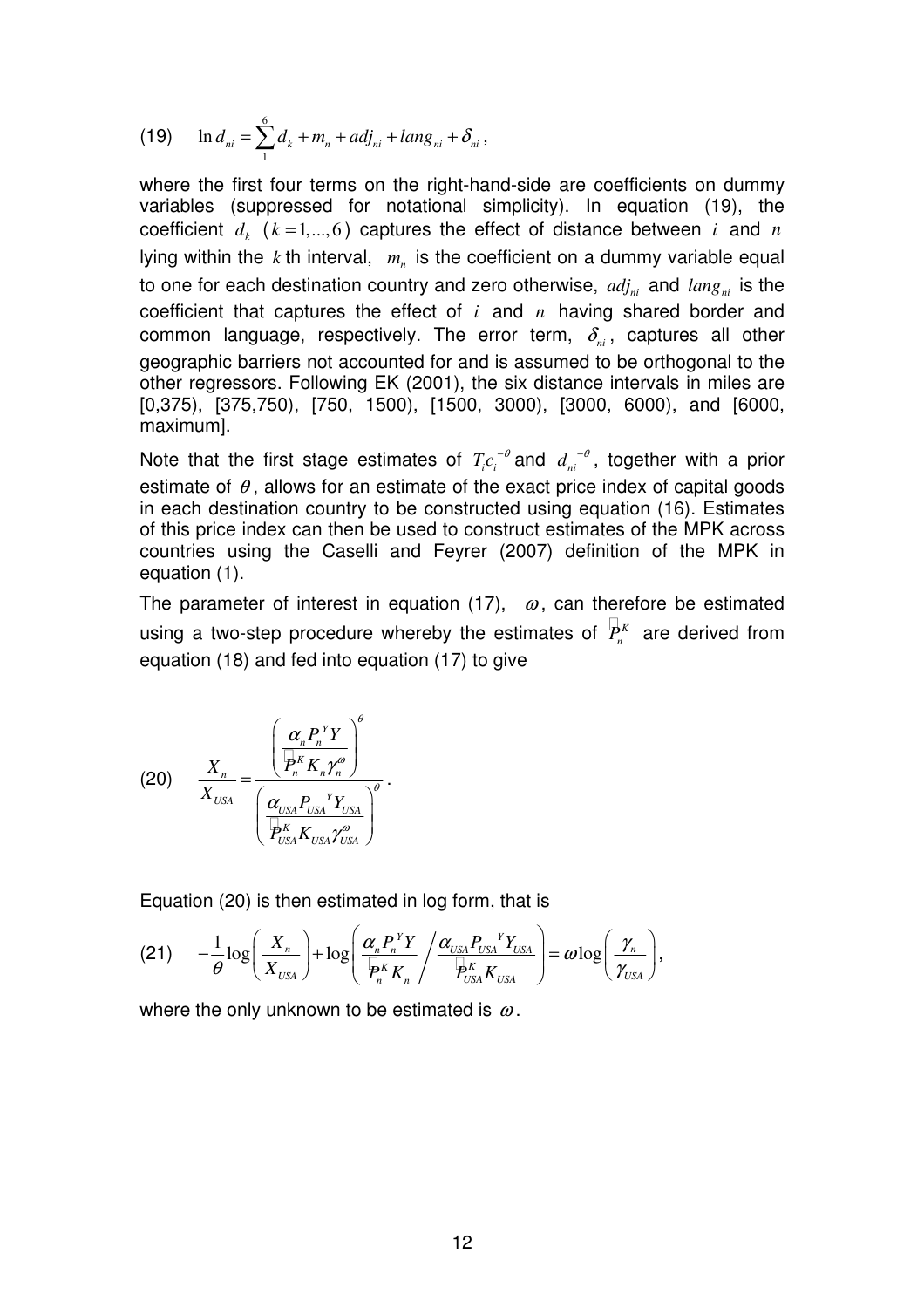### **4 Data**

Estimation of equations (18) and (21) for a particular year requires data on bilateral trade in capital goods *Xni* , geographic characteristics, the quality adjusted real capital stock  $K_n$ , the relative price of output  $P_n^Y$ , the real value of output  $Y_n$ , the capital good share in income  $\alpha_n$ , and a measure of capital market imperfections  $\gamma_{\scriptscriptstyle n}$  .

Data for *Xni* requires bilateral trade expenditure data in capital goods as well as expenditure on home production of capital goods across countries. The Center for International Data at UC Davis provides bilateral trade data constructed by Robert Feenstra and Robert Lipsey from 1962 to 2000 (based on UN trade data) at the SITC4 level (4-digit standard international trade classification). Data on home production is used to construct *Xnn* and is available from the United Nations Industrial Development Organisation (UNIDO). In this paper, the UNIDO data is taken from the World Bank's Trade, Production and Protection database (Nicita A. and M. Olarreaga, 2006), which reports data at the ISIC2 3-digit level. The trade data was converted to the ISIC2 3-digit classification where capital goods were defined as the sum of category 381 (fabricated metal products), 382 (non-electrical machinery), 383 (electrical machinery) and 385 (professional goods). Data on geographic characteristics are also taken from accompanying files contained in the Trade, Production and Protection database.

*Xnn* is assumed to be equal to home production minus exports, which poses a problem for "entrepôt" countries which tend to export goods that have been officially recorded as being originally imported. While there is no obvious way to identify entrepôt countries from the data, entrepôt countries are likely to have negative values for  $X_{nn}$  and are therefore deleted from the country sample.

Data for *K<sup>n</sup>* is constructed by using the perpetual inventory method over quality adjusted real investment. Following Caselli and Feyrer (2007), the initial level of  $K_n$  is assumed to be equal to the first period (quality adjusted) real investment (in this case 1977) divided by the sum of the average geometric growth rate of quality adjusted real investment (between 1977 and 1996) and the rate of depreciation (assumed to equal 0.06). As Caselli and Feyrer (2007) point out, this formula for the initial value of *K<sup>n</sup>* is based on the steady state value of the capital stock predicted by the Solow-Swan model. While there is little evidence to support this assumption, this is nonetheless considered best practice.

While Caselli and Feyrer (2007) use PWT data for real investment, which adjusts for cross-country differences in the price of capital as measured by the International Comparison Program (ICP), I use equation (18) to estimate parameters that determine the quality adjusted exact price index for new capital goods. Therefore, an estimate of  $P_n^K$  is required to deflate each year of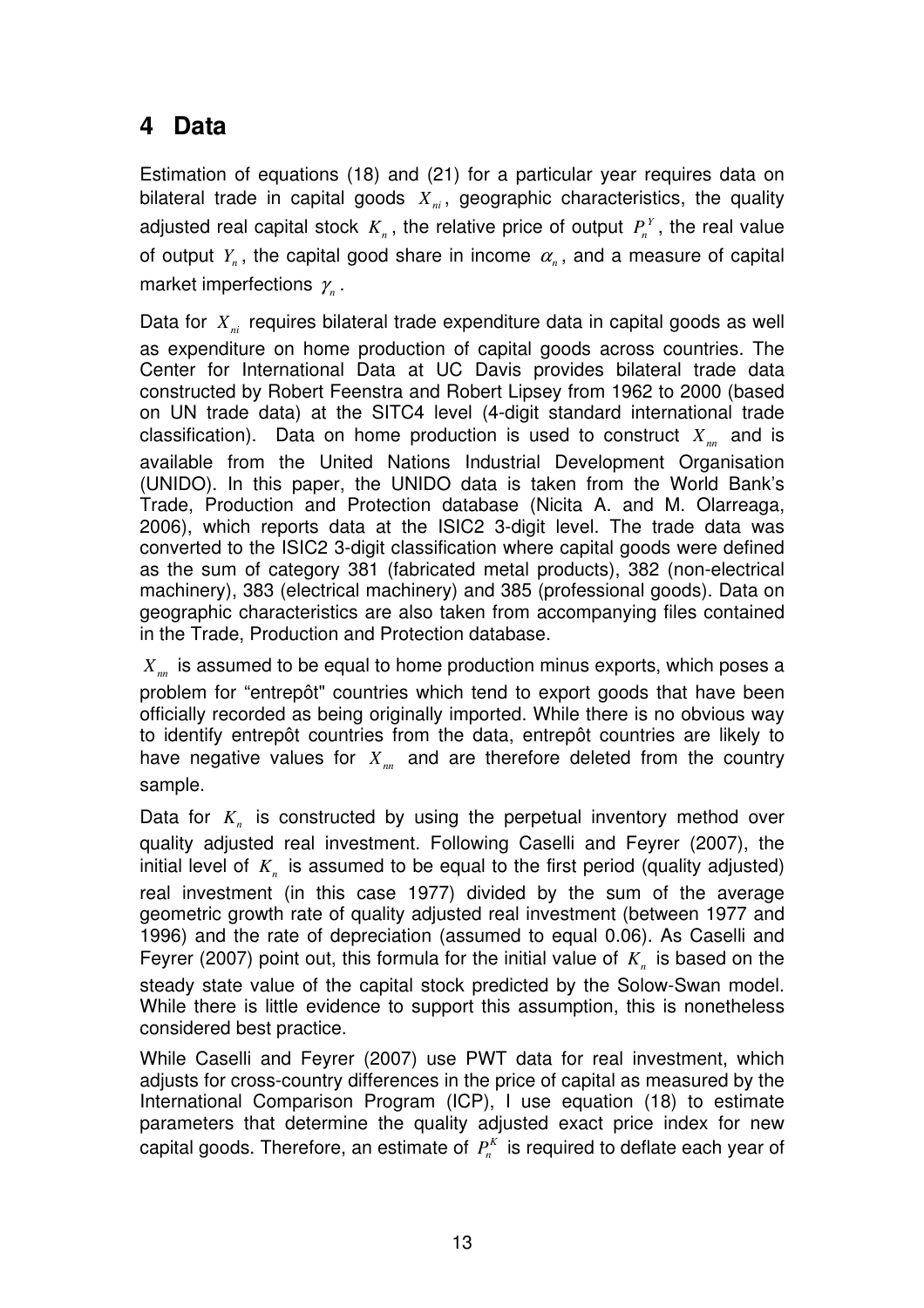real investment in order to calculate the quality adjusted stock of capital goods.

Estimation of equation (18) is not possible for countries that do not export (or import) capital goods in a particular year and are therefore deleted from the country sample (Bolivia did not record any exports of capital goods in 1984 and 1985 within the country sample).

In order to calculate  $P_{nt}^{k}$  a value for the shape parameter of the Frechet distribution,  $\theta$ , is needed. However, the model does not provide any way to identify a value for  $\theta$  and hence a prior estimate of this parameter is needed. The parameter  $\theta$  regulates the degree of heterogeneity of capital good quality in the model. A lower value of  $\theta$  implies a higher level of comparative advantage, every thing else equal, and so it is more likely that comparative advantage exerts a stronger force for trade relative to the opposing force of trade barriers. Hence an appropriate value of  $\theta$  will generate an appropriate amount of trade between countries given difference in domestic prices and estimates of trade costs. Eaton and Kortum (2002) show that dividing equation (18) by the analogous expression for country *i* 's share at home and substituting in the expression for  $P_{nt}^{k}$  gives

$$
(22) \qquad \frac{X_{ni}/X_n}{X_{ii}/X_i} = \frac{\Phi_i}{\Phi_n} d_{ni}^{-\theta} = \left(\frac{P_i d_{ni}}{P_n}\right)^{-\theta}.
$$

Equation (22) relates country *i* 's normalised import share in country *n* to the price of goods in country *i* relative to *n* also accounting for the cost of transporting those goods from *i* to *n* . The intuition here is that as the average price of goods in country *i* relative to *n* increases then the model predicts that country *i* 's normalised import share in country *n* falls; that is, a higher price in *i* means that the competitiveness of *i* falls and so does it's market share in other countries, everything else equal. This effect is also the same if the cost of transporting goods from *i* to *n* increases. The magnitude of this effect depends on the value of  $\theta$ . Eaton and Kortum (2002) use equation (22) to estimate  $\theta$  using ICP data for relative prices and the physical distance between countries for  $d_{ni}$  which implies a value of  $\theta = 8.3$ .

Following CF (2007), I take  $P_n^Y$  and  $Y_n$  from the PWT (6.2), where  $P_n^Y$  can be thought of as a weighted average of final good domestic prices (also constructed by the ICP).

A possible source of data for  $\alpha_{\scriptscriptstyle n}$  is from Caselli and Feyrer (2007), although this data is based on the share of reproducible-capital share in income as distinct from the capital good share in income. The difference is that reproducible-capital includes non-tradable capital such as building and other structures (but does not include land and natural resources) where as capital goods only include tradable items. Nonetheless, the methodology suggested by Caselli and Feyrer (2007) for calculating their version of the capital share is also appropriate for calculation of  $\alpha_{\scriptscriptstyle n}$  , in particular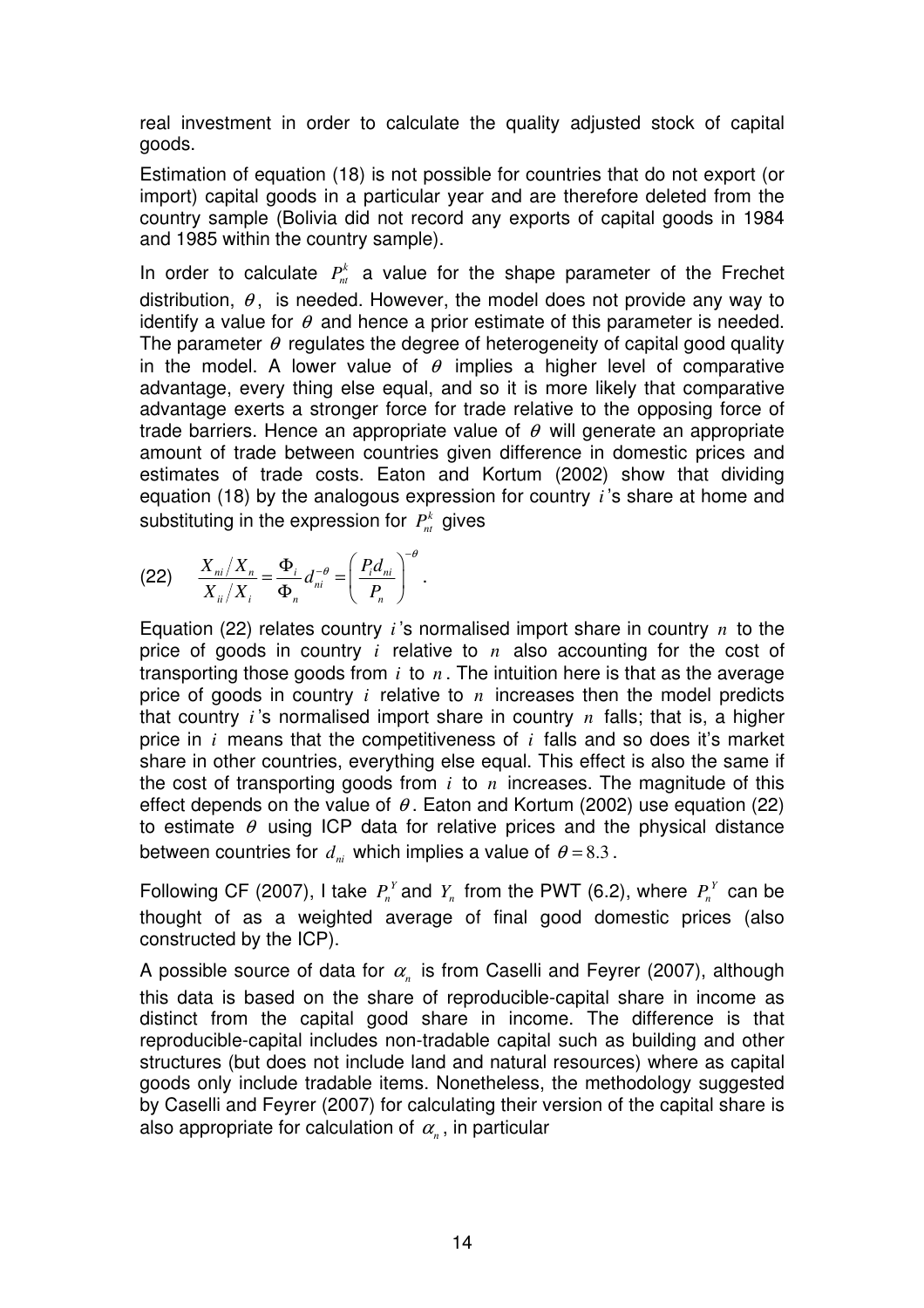$$
(23) \qquad \alpha_n = \frac{K_n}{W} \alpha_n^w,
$$

where *W* is domestic value of total tangible wealth (estimated by the World Bank, 2006) and  $\alpha_n^{\scriptscriptstyle\rm w}$  is the total capital share in income (estimated by Benanke and Gurkaynak, 2001). Equation (23) assumes that the domestic value of total capital (equal to the sum of the value of natural resources, capital structures and tradable capital goods) is equal to *W* , and that differences in returns across these capital types is small. It is important to note that the domestic value of the stock of tradable capital goods is relevant for calculating the income share since total income here is valued at domestic prices.

The key variable of interest is  $\gamma_n$ . While there is not a definitive measure of capital market imperfections, it is likely to be negatively correlated with the functionality of financial intermediaries across countries. As argued by Levine, Loayza and Beck (2000), financial intermediaries "lower the costs of researching potential investments, exerting corporate control, managing risk, mobilizing savings and conducting exchanges". Investors would then face a higher cost of acquiring and monitoring domestic assets in a country with a relatively poor functioning financial intermediation sector.

Levine, Loayza and Beck (2000) suggest a number of measures of imperfections in the financial intermediary sector, where their preferred measure is the inverse of the ratio of private credit to GDP. Private credit measures the value of credits to the private sector issued by private sector financial institutions and does not include credit issued to government and their agencies (or enterprises) by themselves or other institutions. Hence this measure also excludes credits issued by the central bank. Levine, Loayza and Beck (2000) argue that a higher ratio of private credit to GDP indicates higher levels of financial services and a more developed financial intermediary sector. We are interested in the degree of capital market imperfections and hence we use the inverse of the private credit to GDP ratio as our measure.

The data intensive approach in this paper places a heavy constraint on sample size. The estimation of the final regression equation is based on 1996 data (in addition to the estimated quality adjusted capital stock data which requires data from previous years) since it maximises the sample size. A total of 34 countries are included in the estimates of the quality adjusted price of capital goods and this number falls to 28 in the estimation of the importance of capital market imperfections.

#### **5 Estimation and Results**

Estimation of equation (21) requires prior estimates quality adjusted capital stocks, capital good share in income, and the quality adjusted price of capital goods. Since the quality adjusted capital stock is constructed using the perpetual inventory method, estimates of the quality adjusted price of capital goods is also needed over each year capital stock number is constructed.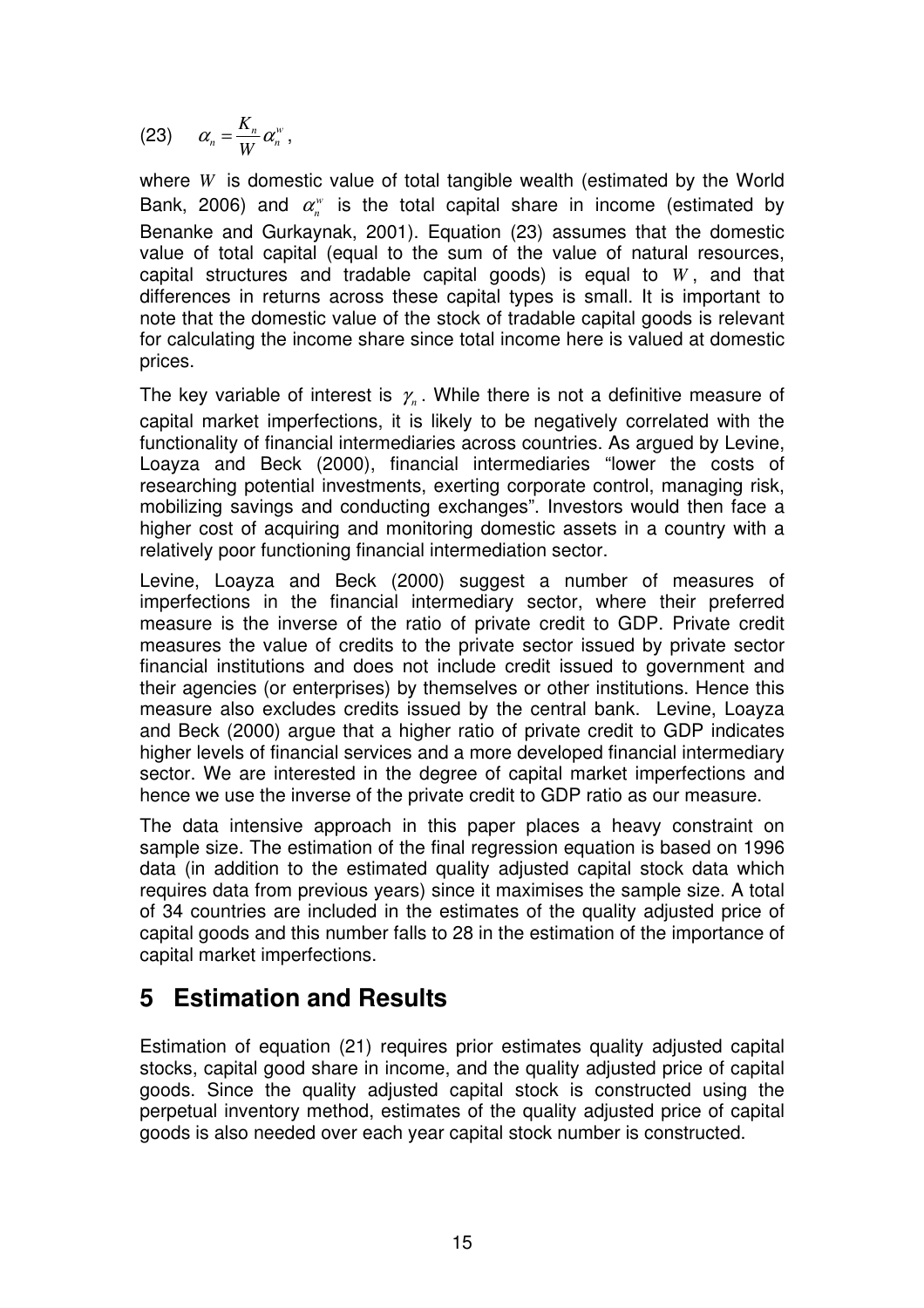In order to do this we estimate (18) in the following in log form for all country pairs *ni* except where  $n = i$ ,

(24) 
$$
\log\left(\frac{X_{ni}}{X_{nn}}\right)=S_i-S_n-\sum_{1}^{6}\theta d_k-\theta m_n-\theta adj_{ni}-\theta lang_{ni}+\delta_{ni},
$$

where  $S_i = \log T_i - \theta \log c_i$  is the source effect, that is, the coefficient on the source (or exporter) country dummy and is indicative of country *i* 's "competitiveness" in capital good production. An issue with the log linearization of equation (24) is the large number of zero trade observations between country pairs. Eaton and Kortum (2001) suggest a Tobit estimator with import-country-specific censoring points.

However, following Silva and Tenreyno (2006), I employ a pseudo-maximumlikelihood (PML) estimation technique which utilises the Poisson distribution even though the data is not Poisson at all. PML estimation is in levels rather than in log form and is therefore able to deal with the zero value observations. Silva and Tenreyno (2006) also suggest the use of a robust covariance matrix estimator to deal control for heteroskedasticity.

I estimate (24) in levels using the PML estimator in SAS (the Proc Genmod command with a Poisson distribution with a log link function and treating each observation as a cluster to generate robust standard errors). The regression equation contains dummy variables for each source country (other than the USA) and dummy variables for each destination country (other than the USA). The regression equation does not contain an intercept term so that the coefficient on each distance category can be estimated. However, to avoid perfect multicollinearity the source and destination dummies for the USA are dropped from the regression. Following Eaton and Kortum (2001), the source effects  $(S_i)$  and destination effects  $(m_i)$  are each normalised to equal zero in a

particular year, that is  $\sum S_i = 0$ *N i i*  $\sum^N S_i = 0$  and  $\sum^N m_i = 0$ *i i*  $\sum m_i = 0$  , so that an estimate for  $S_{USA}$  and

 $m_{\text{IISA}}$  is implied.

Average estimated price for each country across the years 1977-1996 is shown in Table 1. First stage regression results (for 1996) are shown in Table 2.

In contrast to the ICP based estimates of capital goods, our trade based price estimates show a clear negative relationship between development and growth. The reason for this can be seen in Table 2 which shows the source and destination effects across countries. Many developing countries are estimated to be very inefficient in the production of capital goods (low  $S_i$ ). Furthermore, developing countries tend to face high trade barriers (independent of distance) where this is captured through a low estimate of the destination effect ( *m<sup>i</sup>* ). A country that has both a low source effect and a low destination effect will tend to source a large proportion of capital goods from low productivity firms located domestically since home sourced capital goods are not subject to trade costs. Countries with these characteristics will tend to face a very high quality adjusted capital good price and hence their quality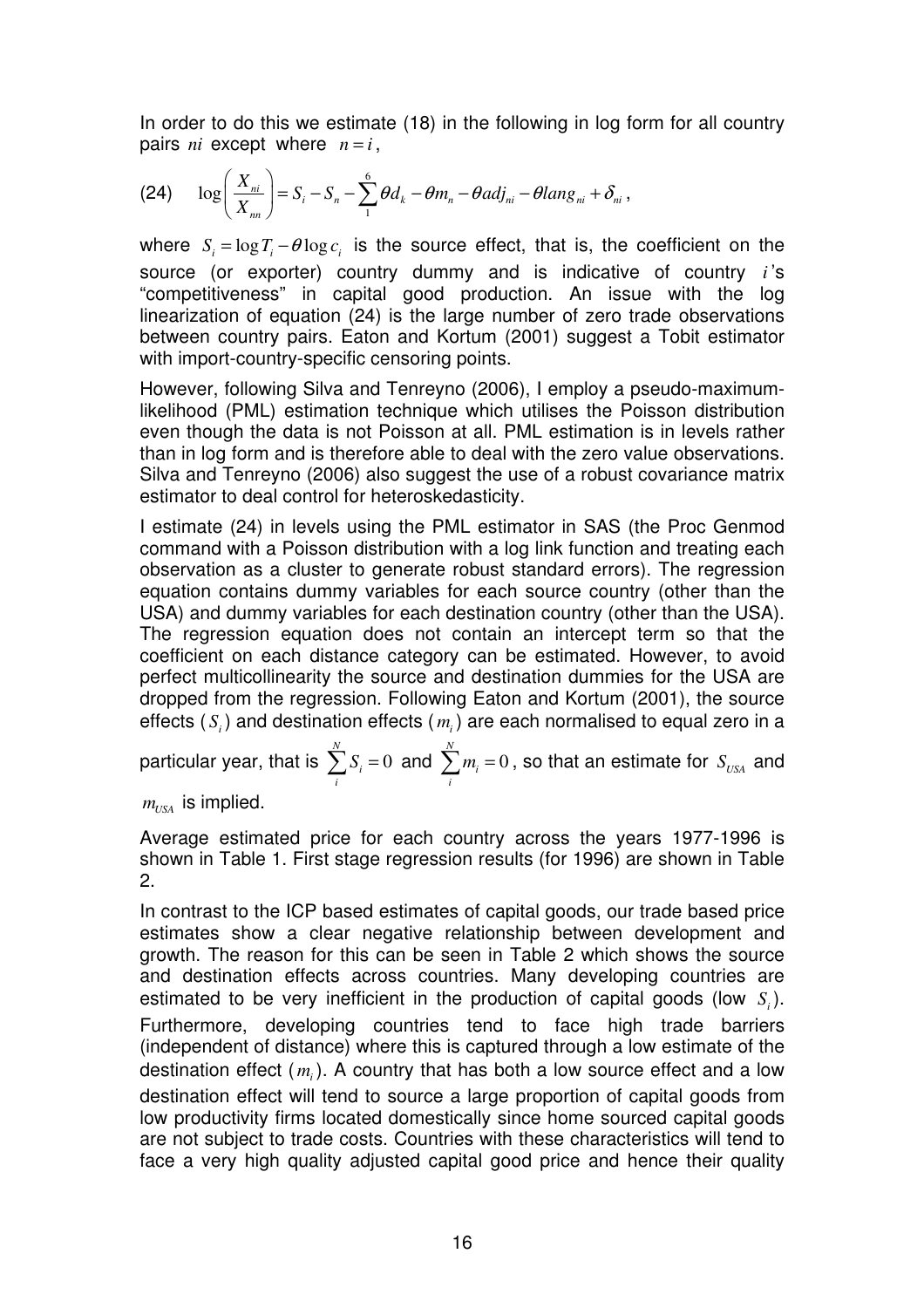adjusted capital stock will be much lower than the value of the capital stock measured in domestic prices.

For this reason, our trade based estimates of the MPK (gross of the impact of capital market imperfections) varies across countries. The ratio of output measured in international prices to the quality adjusted value of the stock of capital goods is much higher than one in many developing countries. While the capital good share in income tends to be lower for developing countries, this is not enough to offset the ratio of price adjusted output to the capital good stock. These trade based estimates of the MPK for 1996, shown in Table 3, are much higher for developing countries than the estimates found in Caselli and Feyrer (2007), although the latter estimates are based on the marginal product of reproducible capital rather than capital goods.

To what extent do capital market imperfections impact on the MPK across countries? Taking our first stage estimates to the estimation of equation (21) is potentially hazardous as it is possible, if not likely, that capital market imperfections, as measured by the inverse of the ratio of private credit to GDP, cannot be considered exogenous. Countries that are more productive earn higher incomes and are able to devote a larger amount of expenditure to the development of their capital markets. If capital market functionality is important to allocating resources to where returns are highest then higher levels of investment and income can be expected thereby generating a greater ability to developing capital market functionality. For this reason we follow Levine, Loayza and Beck (2000) and try to identify the exogenous component of the inverse of the ratio of private credit to GDP. In this regard we use legal origin to instrument for the inverse of the private credit ratio since the English, French, German and Scandinavian legal systems where spread primarily through imperialism and can be considered exogenous to factors that impact on the MPK today. We then implement a 2SLS regression to identify the exogenous effect of capital market imperfections on the MPK across countries.

In order for legal origin to be valid instruments for our measure of capital market imperfections it must be the case that a country's legal origin is important to the imperfections of that country's capital market today. Indeed the type of legal systems used in a country can be expected to influence the effectiveness of contract enforcement, level of accounting standards, and the regulatory environment that financial activities take place. Table 4 presents the first stage regression results (of the 2SLS regression) where the dependent variable is the ratio of private credit to GDP. The P-value of the regression indicates that the legal origin dummies are important to explaining our measure of capital market imperfections today.

The results of instrumental variable estimation (2SLS) of equation (21) are shown in Table 5. The estimated coefficient on our relative measure of capital market imperfections is significantly different from zero at the 1% level and is positive in sign. This estimate implies that the elasticity the MPK with respect to our measure of capital market imperfections is around -1.2 or, in other words, an increase in capital market imperfections more than proportionally reduces the MPK by that amount. This result explains why our naïve estimates of the trade based MPK, as shown in Table 3, are high for many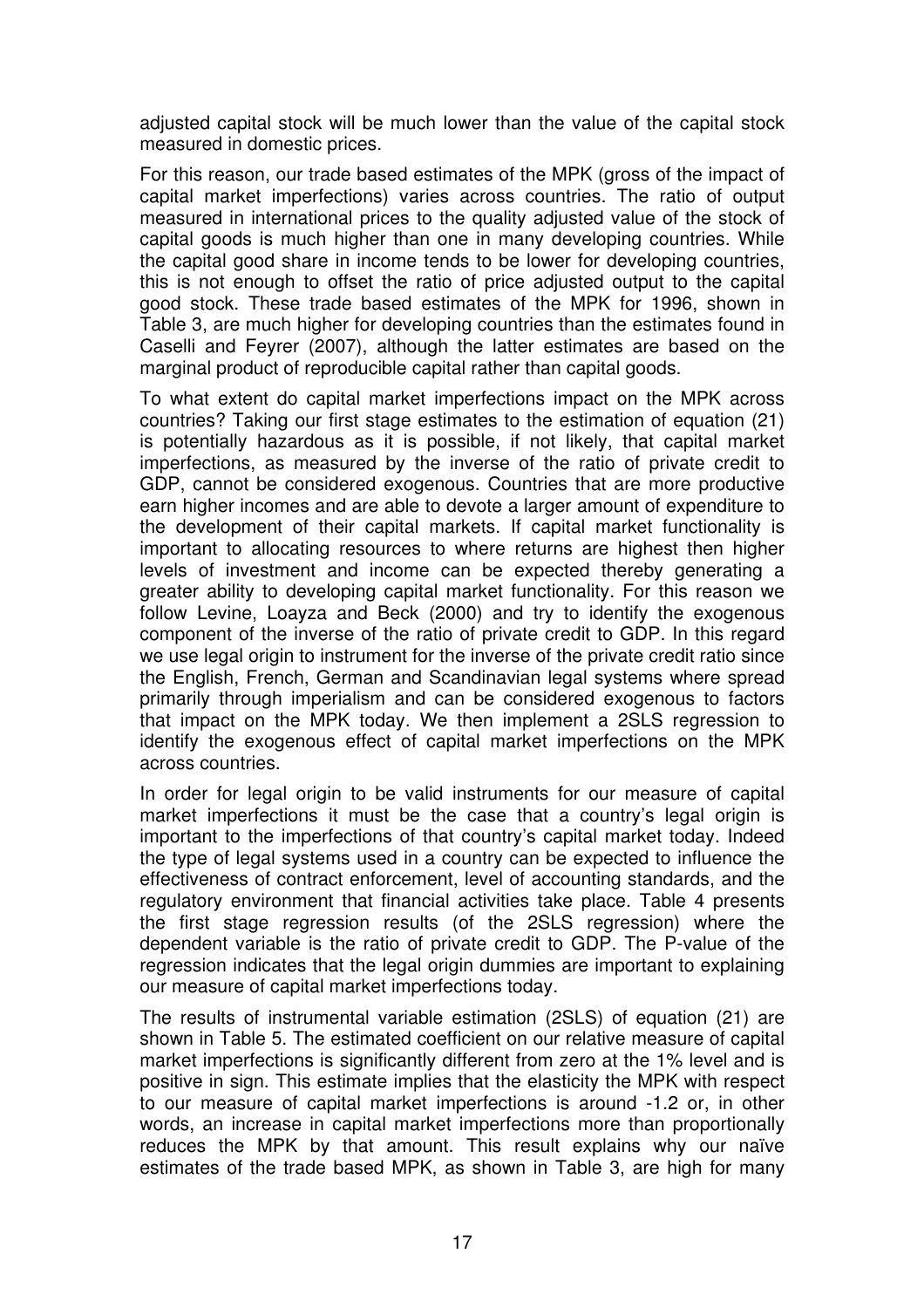developing countries which are likely to have poorly functioning capital markets. Taking the impact of these capital market imperfections into account we would then see the expected MPK across countries to be equalized.

This result provides support for the view that countries that have poorly developed capital markets suffer from a misallocation of resources whereby high return investments are foregone due to the high costs that potential investors must bear. These costs may be seen as search costs, difficulties in raising capital, costs of monitoring investments and perhaps costs associated with exiting investments (especially in an illiquid market).

## **6 Conclusion**

This paper provides new evidence that supports the view capital market imperfections play an important role determining the marginal product of capital goods across countries. If capital market imperfections are ignored then the marginal product of capital goods is likely to be higher in countries where there is little financial development. Furthermore, this result is consistent with anecdotal evidence that capital tends to flow from developing countries to rich countries. While the perceived (or naïve) returns on investment (in capital goods) is likely to be high in many developing countries, investors bear relatively high cost of making investments when a large capital market imperfections are present – if the impact of capital market imperfections is large enough then capital will tend to flow from poor to rich countries.

#### **References**

Banerjee, Abhijit and Esther Duflo (2005), "Growth Theory through the Lens of Development Economics", in Handbook of Economic Growth, Phillipe Aghoin and Steven Durlauf, eds. (Amsterdam: North-Holland press, 2005), 473-552.

Bernanke, Ben, and Refet S. Gurkaynak, "Is Growth Exogenous? Taking Mankiw, Romer, and Weil Seriously," in NBER Macroeconomics Annual 2001, Ben Bernanke and Kenneth S. Rogoff, eds. (Cambridge, MA: MIT Press, 2001), 11–57.

Caselli, F. and J. Feyrer (2007), "The Marginal Product of Capital", The Quarterly Journal of Economics, May.

Eaton, J., and S. Kortum (2001), "Trade in Capital Goods," European Economic Review, Vol. 45 (June), 1195-1235.

Eaton and Kortum (2002), "Technology, geography and trade", Econometrica, 70, 5, 1741-1779.

Feenstra, R.C., Lipsey, R.E., Deng, H., Ma, A.C, and H. Mo (2005), "World trade flows: 1962-2000", NBER Working Paper Series, Working Paper 11040, http://www.nber.org/papers/w11040.

Levine, R., Loayza N., and T. Beck (2000), "Financial Intermediation and Growth: Causality and causes", Journal of Monetary Economics, 46, 31-77.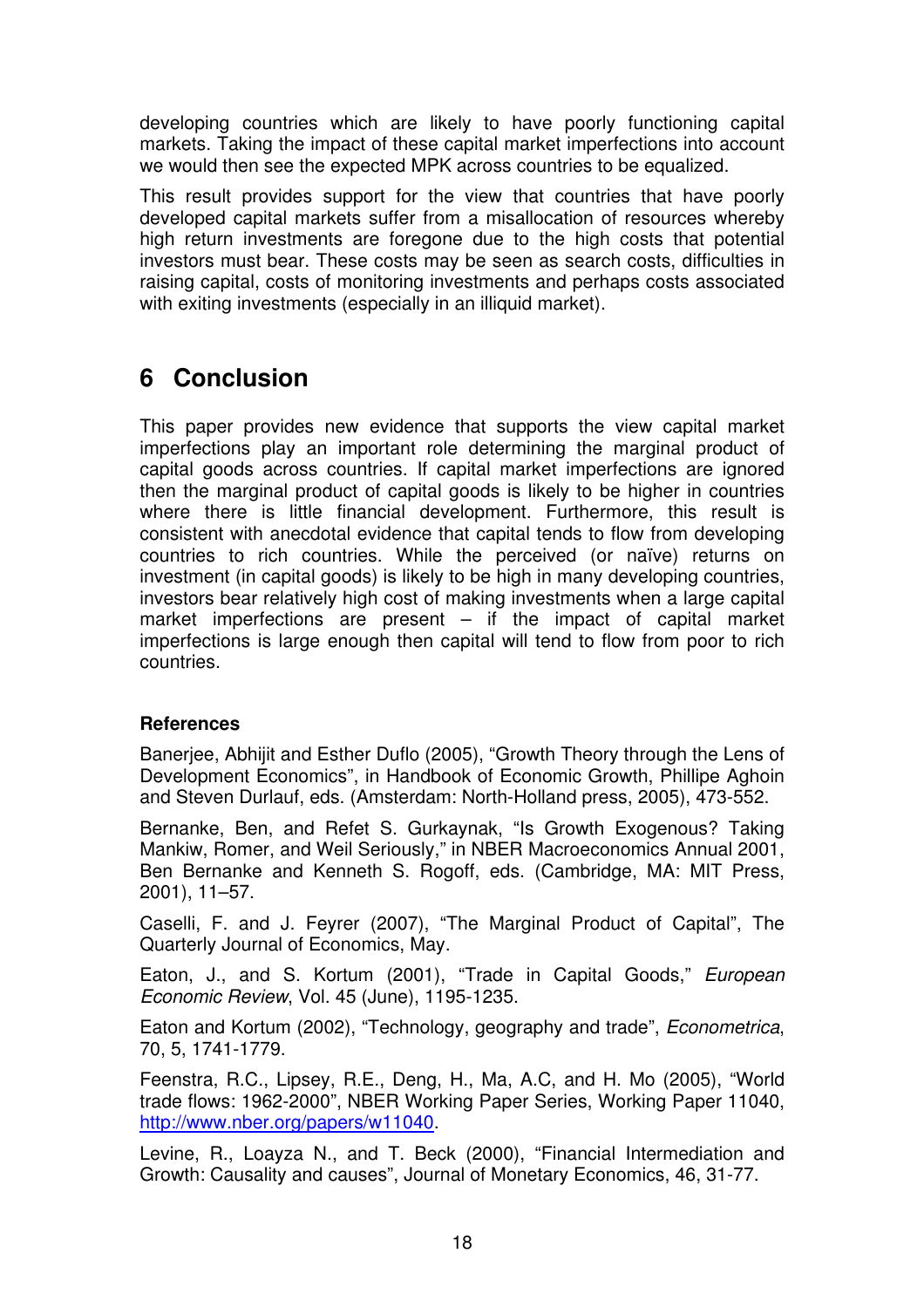Lucas, R.E. (1990), "Why doesn't capital flow from rich to poor countries", American Economic Review, vol. 80, no. 2, Papers and proceedings of the hundred and second annual meeting of the American Economic Association, May, 92-96.

Nicita A. and M. Olarreaga (2006), Trade, Production and Protection 1976- 2004, World Bank Economic Review 21(1).

Silva S. and S. Tenreyno (2006), "The Log of Gravity", The Review of Economics and Statistics, November 2006, 88(4): 641–658.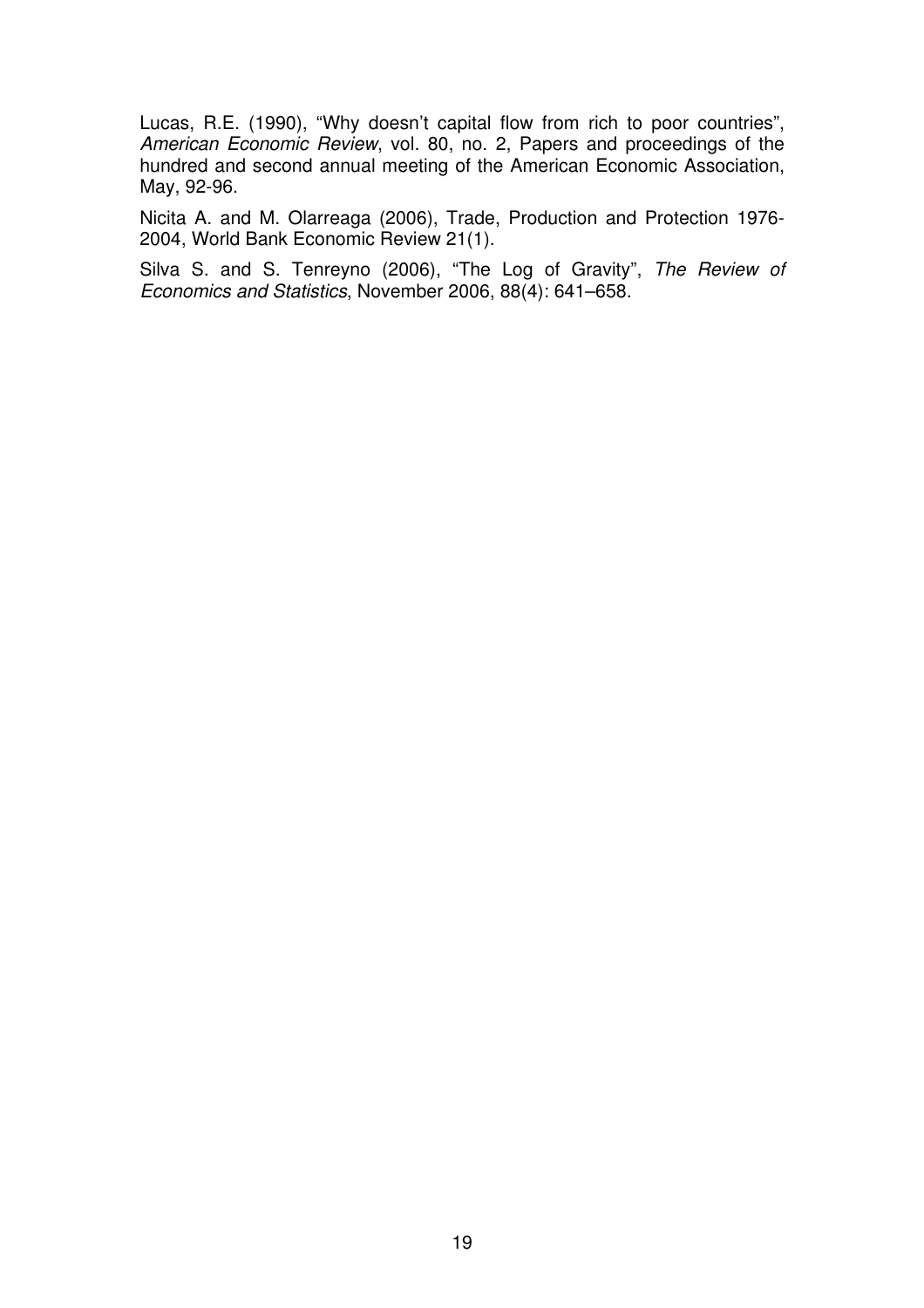|                |      | Standard      |         |         |         |
|----------------|------|---------------|---------|---------|---------|
| Country        | Mean | deviation     | Minumum | Maximum | $ICP^b$ |
| Australia      | 1.48 | 0.19          | 1.09    | 1.84    | 1.24    |
| Austria        | 1.40 | 0.05          | 1.30    | 1.48    | 1.16    |
| Bangladesh     | 3.82 | 0.64          | 2.81    | 5.49    | 0.46    |
| Canada         | 1.34 | 0.08          | 1.25    | 1.62    | 0.93    |
| Chile          | 2.11 | 0.57          | 1.56    | 4.13    | 0.95    |
| China          | 1.55 | 0.23          | 1.26    | 2.07    |         |
| Colombia       | 1.93 | 0.56          | 1.51    | 4.18    |         |
| Costa Rica     | 2.53 | 0.44          | 1.73    | 3.50    |         |
| Denmark        | 1.28 | 0.04          | 1.22    | 1.39    | 1.34    |
| Ecuador        | 2.31 | 0.25          | 2.01    | 3.03    | 1.03    |
| Egypt          | 2.92 | 0.31          | 2.27    | 3.32    | 1.51    |
| Finland        | 1.47 | 0.04          | 1.25    | 1.40    | 1.37    |
| France, Monaco | 1.06 | 0.09          | 1.33    | 1.63    | 1.20    |
| Greece         | 1.90 | 0.17          | 1.68    | 2.25    | 1.20    |
| Hungary        | 1.85 | 0.18          | 1.40    | 2.03    | 1.09    |
| India          | 1.52 | 0.11          | 1.33    | 1.82    |         |
| Indonesia      | 2.11 | 0.45          | 1.53    | 3.06    | 0.67    |
| Ireland        | 1.43 | 0.08          | 1.31    | 1.55    | 1.20    |
| Israel         | 1.73 | 0.12          | 1.45    | 1.91    | 0.90    |
| Italy          | 1.07 | 0.05          | 0.99    | 1.15    | 1.12    |
| Japan          | 0.99 | 0.05          | 0.92    | 1.10    | 1.30    |
| Kenya          | 3.32 | 0.57          | 2.03    | 3.86    | 0.92    |
| Korea Rep.     | 1.28 | 0.13          | 1.15    | 1.53    | 0.70    |
| Morocco        | 2.64 | 0.39          | 1.98    | 3.25    | 0.74    |
| Malta          | 1.86 | 0.27          | 1.49    | 2.45    |         |
| Mauritius      | 2.58 | 0.30          | 1.85    | 2.92    | 0.67    |
| Norway         | 1.53 | 0.05          | 1.45    | 1.66    | 1.24    |
| Portugal       | 1.78 | 0.09          | 1.63    | 1.94    | 1.19    |
| Spain          | 1.33 | 0.04          | 1.25    | 1.40    | 1.03    |
| Sweden         | 1.19 | 0.05          | 1.13    | 1.31    | 1.29    |
| Turkey         | 2.27 | 0.48          | 1.67    | 3.38    | 0.99    |
| UK             | 1.07 | 0.06          | 0.94    | 1.14    | 1.12    |
| Uruguay        | 3.72 | 1.21          | 2.57    | 6.56    | 1.00    |
| <b>USA</b>     | 1.00 | $\frac{1}{2}$ | 1.00    | 1.00    | 1.00    |

#### **Table 1: Estimated capital good prices (1977-1996)<sup>a</sup> and ICP producer durables price estimates (1996)**

<sup>a</sup> The price for the USA is normalised to 1 in each year.

<sup>b</sup> ICP prices are from the "Producer Durables" price series for 1996 (USA=1).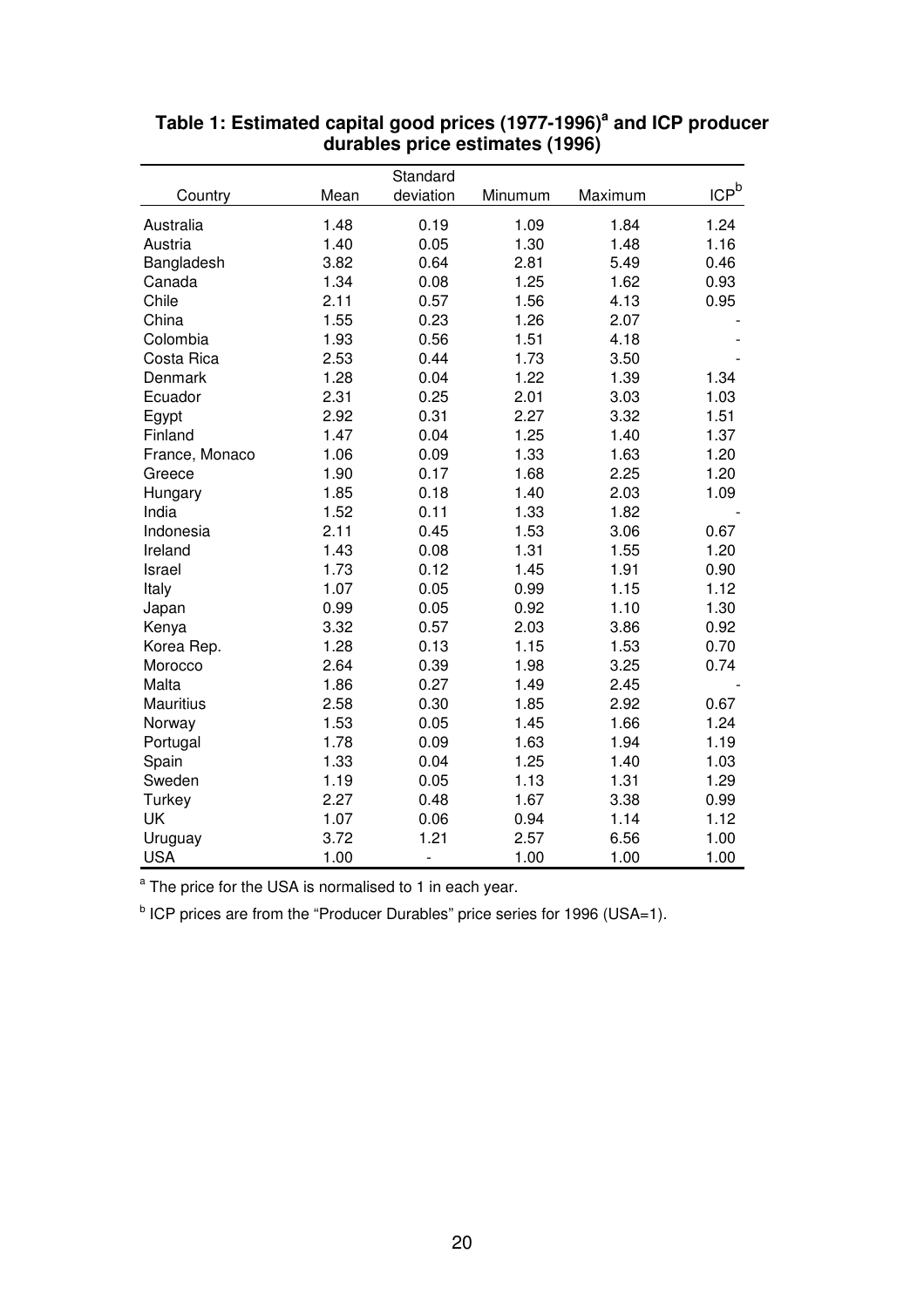|                | Source |                | Destination |                | Price of | Price of |              |        |
|----------------|--------|----------------|-------------|----------------|----------|----------|--------------|--------|
| Country        | effect | Std. error     | effect      | Std. error     | capital  | output   | $\mathsf{V}$ | k      |
| Australia      | 1.46   | 0.37           | 2.55        | 0.51           | 1.79     | 1.07     | 22,040       | 9,929  |
| Austria        | 1.68   | 0.42           | 0.59        | 0.50           | 1.86     | 1.27     | 22,958       | 17,829 |
| Bangladesh     | 7.61   | $0.56 -$       | 7.06        | 0.62           | 13.24    | 0.22     | 1,634        | 6      |
| Canada         | 1.34   | 0.32           | 1.71        | 0.44           | 1.65     | 0.95     | 21,556       | 14,817 |
| Chile          | 0.23   | 0.45           | 1.72        | 0.49           | 2.25     | 0.53     | 9,896        | 814    |
| China          | 2.41   | 0.34           | 1.71        | 0.41           | 1.62     | 0.25     | 2,809        | 452    |
| Colombia       | 0.43   | 0.56           | 0.95        | 0.59           | 2.12     | 0.45     | 5,791        | 381    |
| Costa Rica     | 2.78   | 0.43           | 0.14        | 0.46           | 2.72     | 0.50     | 6,901        | 431    |
| Denmark        | 1.89   | 0.35           | 1.53        | 0.42           | 1.64     | 1.48     | 23,716       | 15,209 |
| Ecuador        | 3.55   | $0.75 -$       | 2.51        | 0.77           | 4.71     | 0.42     | 4,243        | 274    |
| Egypt          | 4.46   | $0.46 -$       | 4.54        | 0.50           | 6.54     | 0.31     | 3,885        | 153    |
| Finland        | 2.47   | 0.21           | 1.62        | 0.31           | 1.54     | 0.98     | 15,873       | 6,241  |
| France, Monaco | 1.55   | 0.26           | 0.43        | 0.42           | 1.93     | 1.38     | 18,127       | 14,383 |
| Greece         | 4.17   | 0.41           | 3.00        | 0.46           | 1.08     | 1.28     | 21,012       | 28,740 |
| Hungary        | 3.58   | 0.50           | 2.42        | 0.53           | 1.21     | 1.01     | 20,371       | 25,683 |
| India          | 1.13   | $0.38 -$       | 0.65        | 0.46           | 2.91     | 0.99     | 11,716       | 1,925  |
| Indonesia      | 0.36   | $0.42 -$       | 0.03        | 0.47           | 2.50     | 0.49     | 9,118        | 4,975  |
| Ireland        | 0.24   | 0.28           | 1.37        | 0.50           | 2.42     | 0.30     | 3,669        | 142    |
| Israel         | 1.07   | $0.40 -$       | 0.45        | 0.62           | 2.29     | 0.19     | 2,054        | 143    |
| Italy          | 1.39   | 0.18           | 1.40        | 0.34           | 1.68     | 1.20     | 17,082       | 13,541 |
| Japan          | 1.18   | 0.20           | 0.83        | 0.47           | 1.97     | 1.02     | 18,916       | 5,852  |
| Kenya          | 4.01   | 0.82           | 2.11        | 0.90           | 1.19     | 1.08     | 19,928       | 14,771 |
| Korea Rep.     | 4.09   | 0.13           | 2.00        | 0.32           | 1.20     | 1.65     | 22,640       | 50,559 |
| Morocco        | 6.51   | $0.63 -$       | 6.71        | 0.67           | 11.51    | 0.27     | 1,241        | 65     |
| Malta          | 3.15   | 0.46           | 2.43        | 0.55           | 1.37     | 0.86     | 14,317       | 9,075  |
| Mauritius      | 2.90   | $0.66 -$       | 2.44        | 0.79           | 4.37     | 0.36     | 3,639        | 166    |
| Norway         | 2.71   | $0.35 -$       | 1.33        | 0.41           | 3.52     | 0.67     | 14,142       | 6,510  |
| Portugal       | 5.49   | $0.30 -$       | 2.40        | 0.36           | 5.68     | 0.32     | 12,009       | 386    |
| Spain          | 0.32   | 0.24           | 0.22        | 0.34           | 2.25     | 1.44     | 25,272       | 21,132 |
| Sweden         | 0.03   | $0.22 -$       | 0.29        | 0.33           | 2.50     | 0.78     | 14,323       | 2,529  |
| Turkey         | 2.27   | 0.30           | 2.37        | 0.38           | 1.44     | 1.46     | 21,140       | 25,248 |
| UK             | 0.75   | $0.22 -$       | 1.29        | 0.59           | 3.07     | 0.55     | 5,016        | 569    |
| Uruguay        | 4.74   | $0.73 -$       | 3.05        | 0.76           | 6.33     | 0.64     | 9,904        | 299    |
| <b>USA</b>     | 4.97   | $\overline{a}$ | 1.64        | $\overline{a}$ | 1.00     | 1.00     | 28,484       | 36,484 |

|  |  |  |  | Table 2: First stage parameter estimates (1996) <sup>a</sup> |  |  |
|--|--|--|--|--------------------------------------------------------------|--|--|
|--|--|--|--|--------------------------------------------------------------|--|--|

<sup>a</sup> Estimation based on the PML estimator assuming  $\theta = 8.3$ . The dependent variable is the exponent of the left-hand-side of equation (24) and a log link function is imposed. y is output per person and k is quality adjusted tradable capital stock per person. The source effect and destination effect are both normalised so that each sum to zero. Robust standard errors are reported. y is output per person. k is the quality adjusted stock of capital goods per person.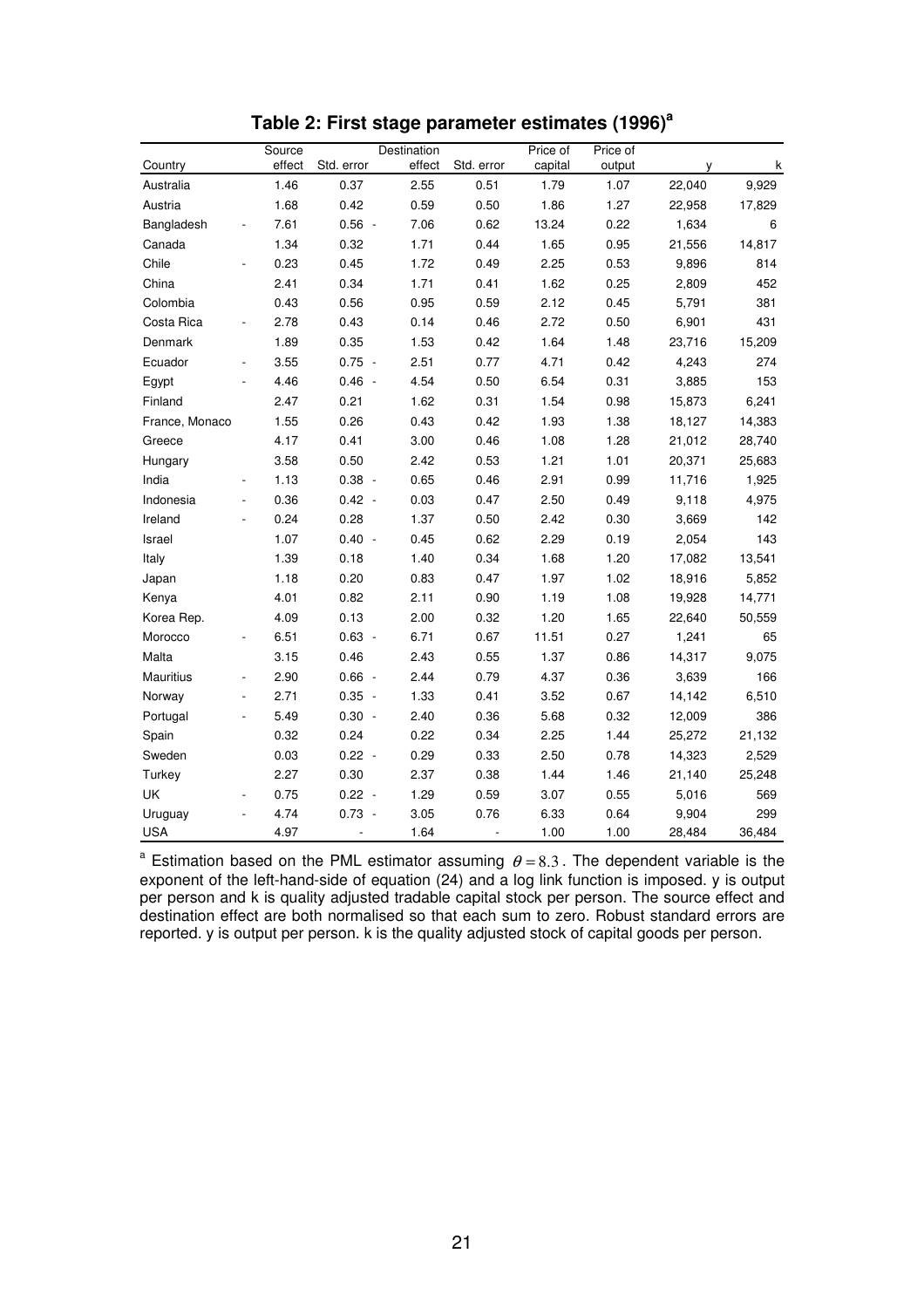| Parameter       | Estimate | Std. error |
|-----------------|----------|------------|
| d1              | $-3.93$  | 0.41       |
| d2              | $-4.92$  | 0.21       |
| dЗ              | $-5.29$  | 0.18       |
| d4              | $-5.15$  | 0.18       |
| d5              | $-6.42$  | 0.14       |
| d6              | $-7.03$  | 0.21       |
| Common language | 0.09     | 0.31       |
| Common border   | 0.32     | 0.34       |

**Table 2: First stage parameter estimates (1996), continued.**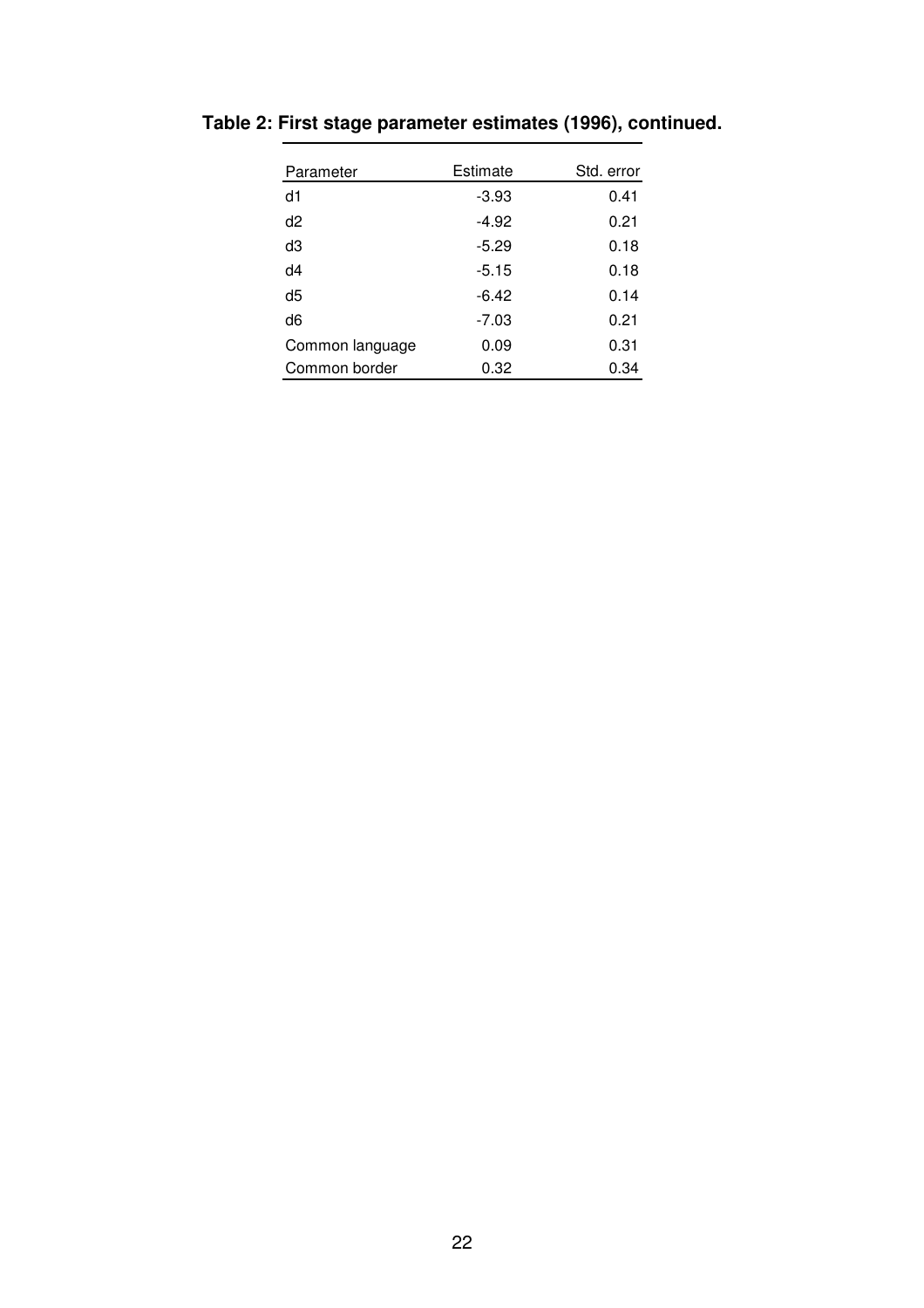| Country        | Capital good Share in<br>Income | <b>Trade Based</b><br>MPK (%) | MPK (%) | ICP Based Inverse of Private<br>Credit / GDP |
|----------------|---------------------------------|-------------------------------|---------|----------------------------------------------|
| Australia      | 0.08                            | 13.01                         | 8.00    | 1.47                                         |
| Austria        | 0.14                            | 16.23                         | 8.00    | 1.08                                         |
| Canada         | 0.10                            | 9.93                          | 7.00    | 1.07                                         |
| Chile          | 0.05                            | 18.62                         | 9.00    | 1.66                                         |
| Colombia       | 0.03                            | 13.25                         | 6.00    | 2.98                                         |
| Costa Rica     | 0.04                            | 13.57                         | 3.00    | 8.94                                         |
| Denmark        | 0.08                            | 15.04                         | 8.00    | 3.31                                         |
| Ecuador        | 0.05                            | 14.80                         | 3.00    | 3.79                                         |
| Egypt          | 0.04                            | 11.92                         | 5.00    | 2.68                                         |
| Finland        | 0.13                            | 15.32                         | 8.00    | 1.68                                         |
| France, Monaco | 0.14                            | 12.17                         | 8.00    | 1.20                                         |
| Greece         | 0.04                            | 14.51                         | 5.00    | 3.07                                         |
| Hungary        | 0.23                            | 13.28                         |         | 4.81                                         |
| Ireland        | 0.13                            | 13.83                         | 11.00   | 1.41                                         |
| Israel         | 0.10                            | 18.74                         | 11.00   | 1.61                                         |
| Italy          | 0.10                            | 12.39                         | 8.00    | 1.85                                         |
| Japan          | 0.12                            | 8.23                          | 8.00    | 0.56                                         |
| Korea          | 0.16                            | 15.78                         | 10.00   | 0.89                                         |
| Morocco        | 0.09                            | 30.62                         | 9.00    | 2.39                                         |
| Mauritius      | 0.08                            | 36.11                         | 12.00   | 2.34                                         |
| Norway         | 0.11                            | 12.89                         | 8.00    | 1.24                                         |
| Portugal       | 0.07                            | 16.70                         | 8.00    | 1.38                                         |
| Spain          | 0.09                            | 16.29                         | 9.00    | 1.41                                         |
| Sweden         | 0.14                            | 13.64                         | 7.00    | 0.97                                         |
| Turkey         | 0.09                            | 21.51                         |         | 6.31                                         |
| UK             | 0.13                            | 9.24                          | 9.00    | 0.88                                         |
| Uruguay        | 0.06                            | 45.13                         | 12.00   | 4.28                                         |
| <b>USA</b>     | 0.11                            | 8.05                          | 8.00    | 0.74                                         |

#### **Table 3: Capital Good Share in Income, Trade Based MPK, ICP Based MPK and Private Credit Ratio<sup>a</sup>**

**a Trade based MPK are calculated using equation (1) where the price of capital goods are the trade based estimates shown in Table 2 and the capital stock is the quality adjusted capital good stock estimates shown in Table 2 (although shown on a per person basis). ICP Based MPK are from Caselli and Feyrer (2007) using reproducible capital stock data and ICP estimates of the price of reproducible capital across countries.**